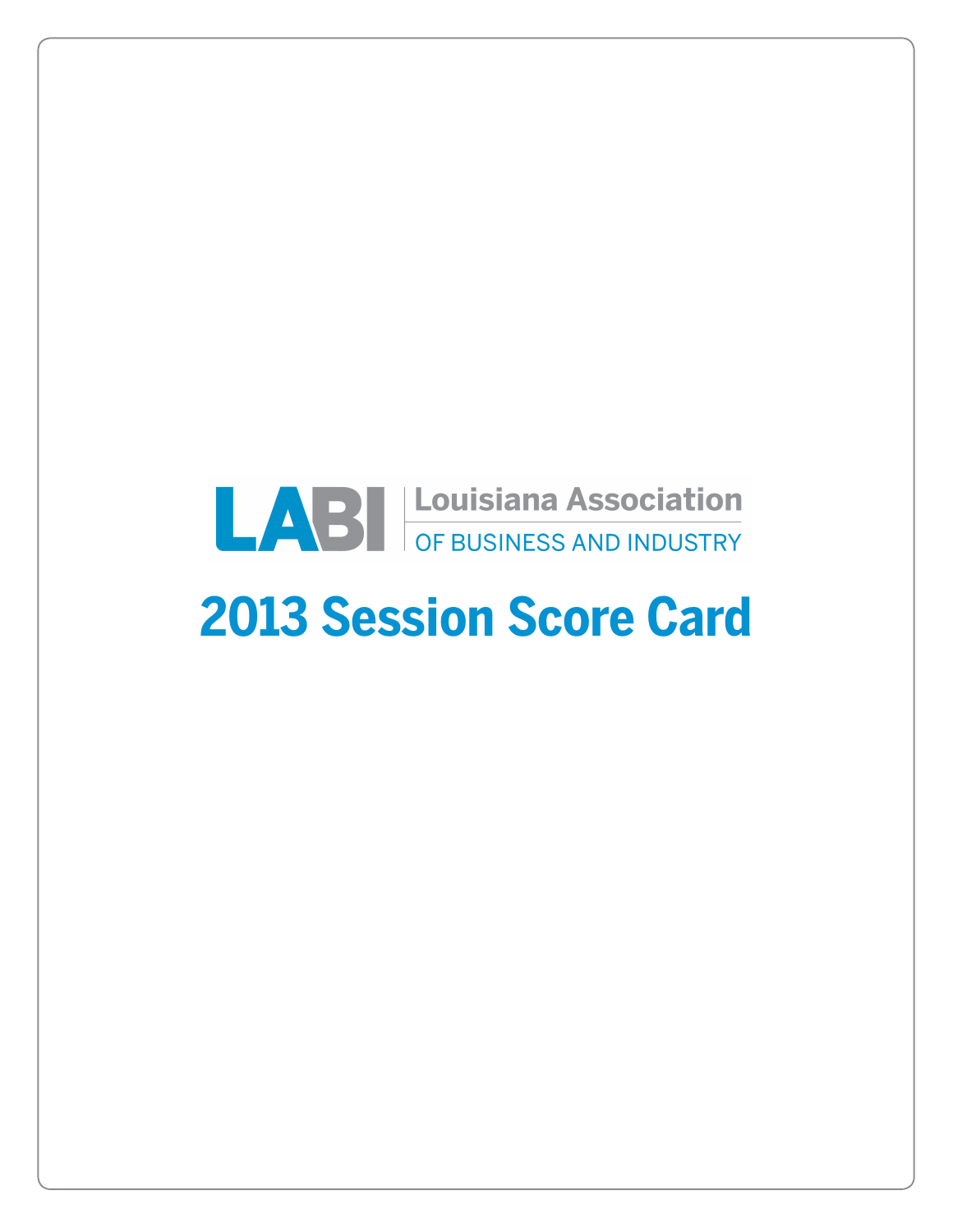#### **Score Card Criteria**

#### **There are certain rules that apply consistently to LABI voting records and to LABI's use of those records:**

- Only KEY business votes are included in the record. Only bills on which LABI has taken a clear, broad-based position are considered.
- A vote may be on an amendment or procedural motion, as well as on final passage, if that vote was crucial to the fate of the bill.
- $\bullet$  Because of factors such as committee action or amendments, the inclusion of a vote on a bill in one house doesn't necessarily mean that it will be a record vote in the second house.
- Votes are weighted according to their importance to the business community. See voting record chart for specific point values.
- $\bullet$  Each term stands alone. Every legislator has an equal opportunity for a good four-year record, despite historical voting patterns.
- $\bullet$  The annual and cumulative voting averages are based upon the number of points actually earned, compared to the number of points that could have been earned over the period.
- Legislators are not penalized in LABI voting records for absences due to hospitalization or immediate family illness or death, nor for abstentions due to conflicts of interest.
- The voting record is based on votes as recorded in the Official Journals of the House and Senate.



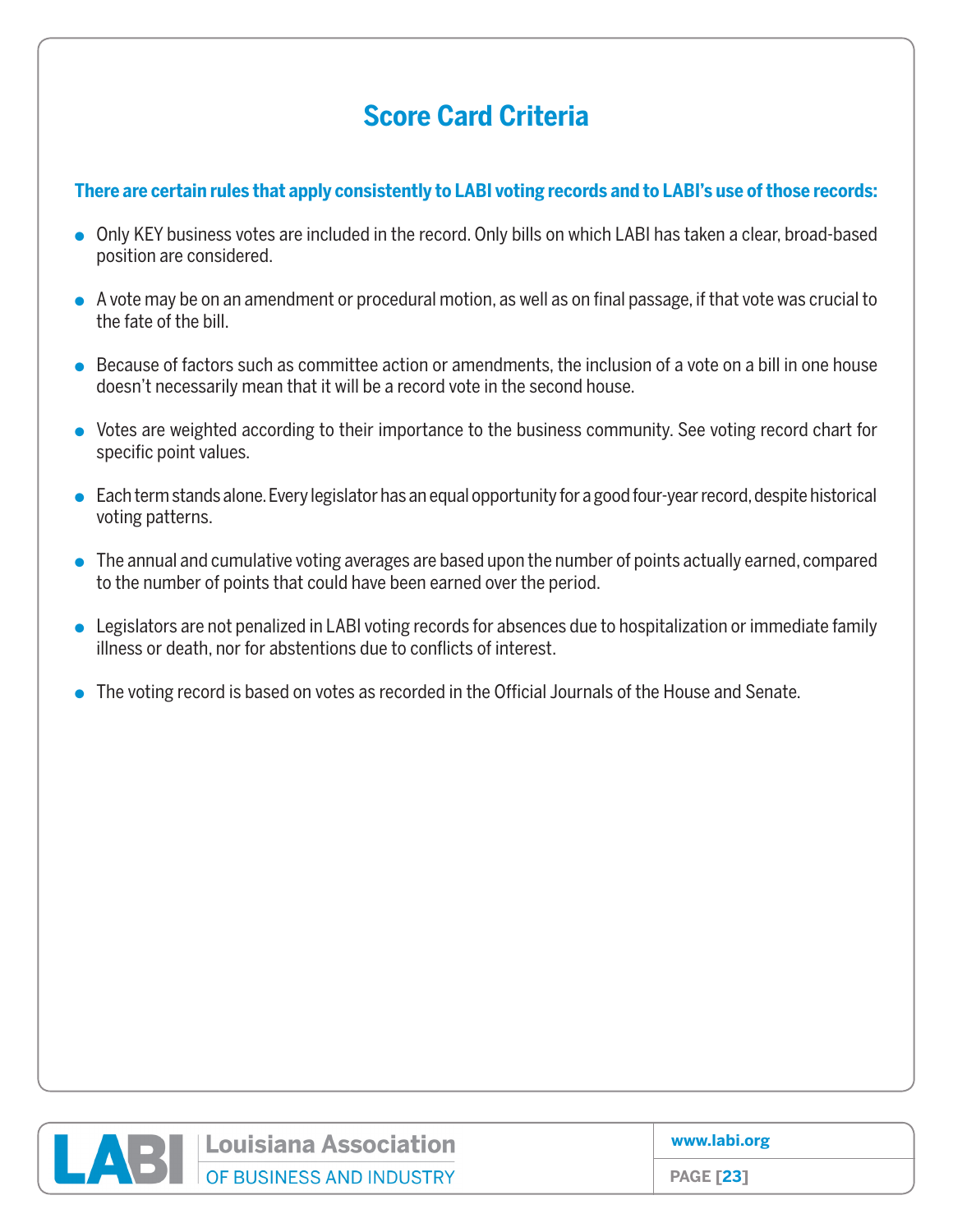### **Table of Contents**

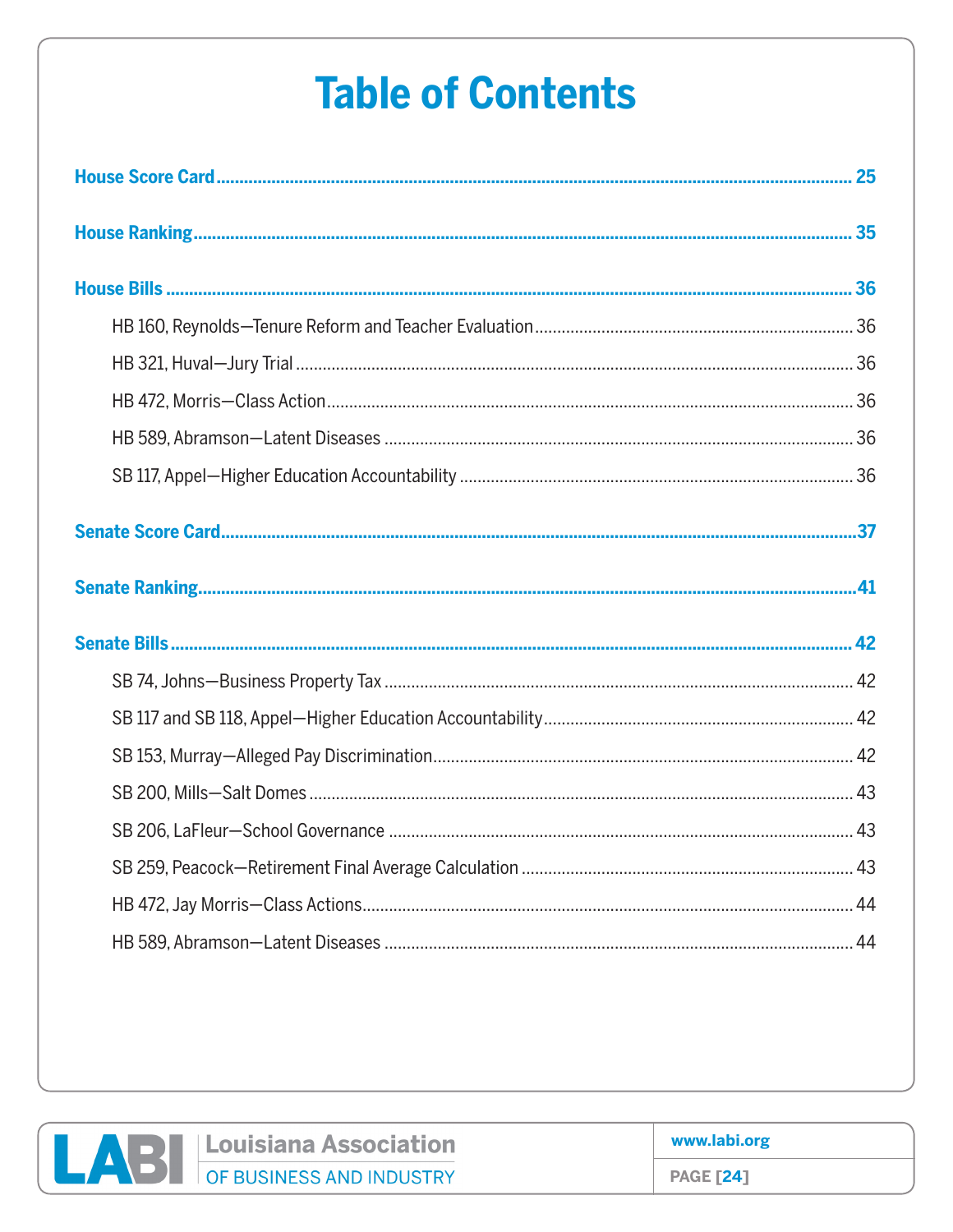|               |           |                     |               |                                                          | <b>House Score Card</b> |                   |                     |              |                        |                     |                           |                     |                   |                               |                     |                           |                          |
|---------------|-----------|---------------------|---------------|----------------------------------------------------------|-------------------------|-------------------|---------------------|--------------|------------------------|---------------------|---------------------------|---------------------|-------------------|-------------------------------|---------------------|---------------------------|--------------------------|
| 冨             | With LABI | <b>Against LABI</b> | <b>Absent</b> | Description                                              | <b>Bill Value</b>       | <b>Vote Value</b> | Abramson, Neil C.   | Adams, Bryan | Anders, John F. "Andy" | Armes, James K.     | Arnold, Jeffery "Jeff" J. | Badon, Austin J.    | Barras, Taylor F. | <b>Barrow, Regina Ashford</b> | Berthelot, John A   | <b>Billiot, Robert E.</b> | <b>Bishop, Stuart J.</b> |
| <b>HB160</b>  | 0         | 102                 | 3             | <b>Teacher Evaluations</b><br><b>Final Passage</b>       | 30                      | 30                | $\mathsf{O}\xspace$ | A            | $\mathsf{O}\xspace$    | $\mathsf{O}\xspace$ | $\mathsf{O}\xspace$       | $\mathsf{O}\xspace$ | $\mathsf A$       | $\overline{0}$                | $\mathsf{O}\xspace$ | $\mathsf{O}\xspace$       | $\mathsf{A}$             |
| <b>HB 321</b> | 94        | $\mathbf{1}$        | 10            | <b>Civil Jury Trial</b><br><b>Final Passage</b>          | 30                      | 30                | 30                  | 30           | 30                     | 30                  | 30                        | 30                  | 30                | 30                            | 30                  | 30                        | 30                       |
| <b>HB 472</b> | 96        | 0                   | 9             | <b>Class Actions</b><br><b>Final Passage</b>             | 30                      | 30                | 30                  | 30           | 30                     | 30                  | 30                        | 30                  | 30                | 30                            | 30                  | 30                        | 30                       |
| <b>HB 589</b> | 92        | 0                   | 13            | <b>Class Actions</b><br><b>Final Passage</b>             | 30                      | 30                | 30                  | 30           | 30                     | 30                  | 30                        | 30                  | A-                | 30                            | 30                  | 30                        | 30                       |
| <b>SB117</b>  | 52        | 42                  |               | <b>Post-Secondary Accountability</b><br>11 Final Passage | 15                      | 15                | $A -$               | 15           | $A -$                  | $\mathsf{O}\xspace$ | 15                        | $\mathsf{O}\xspace$ | 15                | $\mathbf 0$                   | 15                  | 15                        | 15                       |
|               |           |                     |               |                                                          | 2013 Possible           | 135               | 135                 | 105          | 135                    | 135                 | 135                       | 135                 | 105               | 135                           | 135                 | 135                       | 105                      |
|               |           |                     |               |                                                          | 2013 Earned             |                   | 90                  | 105          | 90                     | 90                  | 105                       | 90                  | 75                | 90                            | 105                 | 105                       | 105                      |
|               |           |                     |               |                                                          | 2013 Score %            |                   | 67                  | 100          | 67                     | 67                  | 78                        | 67                  | 71                | 67                            | 78                  | 78                        | 100                      |
|               |           |                     |               |                                                          | 2012-13 Possible        | 1878              | 1693                | 1848         | 1878                   | 1878                | 1773                      | 1878                | 1848              | 1878                          | 1878                | 1878 1848                 |                          |
|               |           |                     |               |                                                          | 2012-13 Earned          |                   | 1223                | 1711         | 857                    | 460                 | 984                       | 1106                | 1403              | 485                           | 1718                | 1658 1793                 |                          |
|               |           |                     |               | 2012-2013 Cumulative Score %                             |                         |                   | 72                  | 93           | 46                     | 24                  | 55                        | 59                  | 76                | 26                            | 91                  | 88                        | 97                       |

| Louisiana Association    | www.labi.org     |
|--------------------------|------------------|
| OF BUSINESS AND INDUSTRY | <b>PAGE [25]</b> |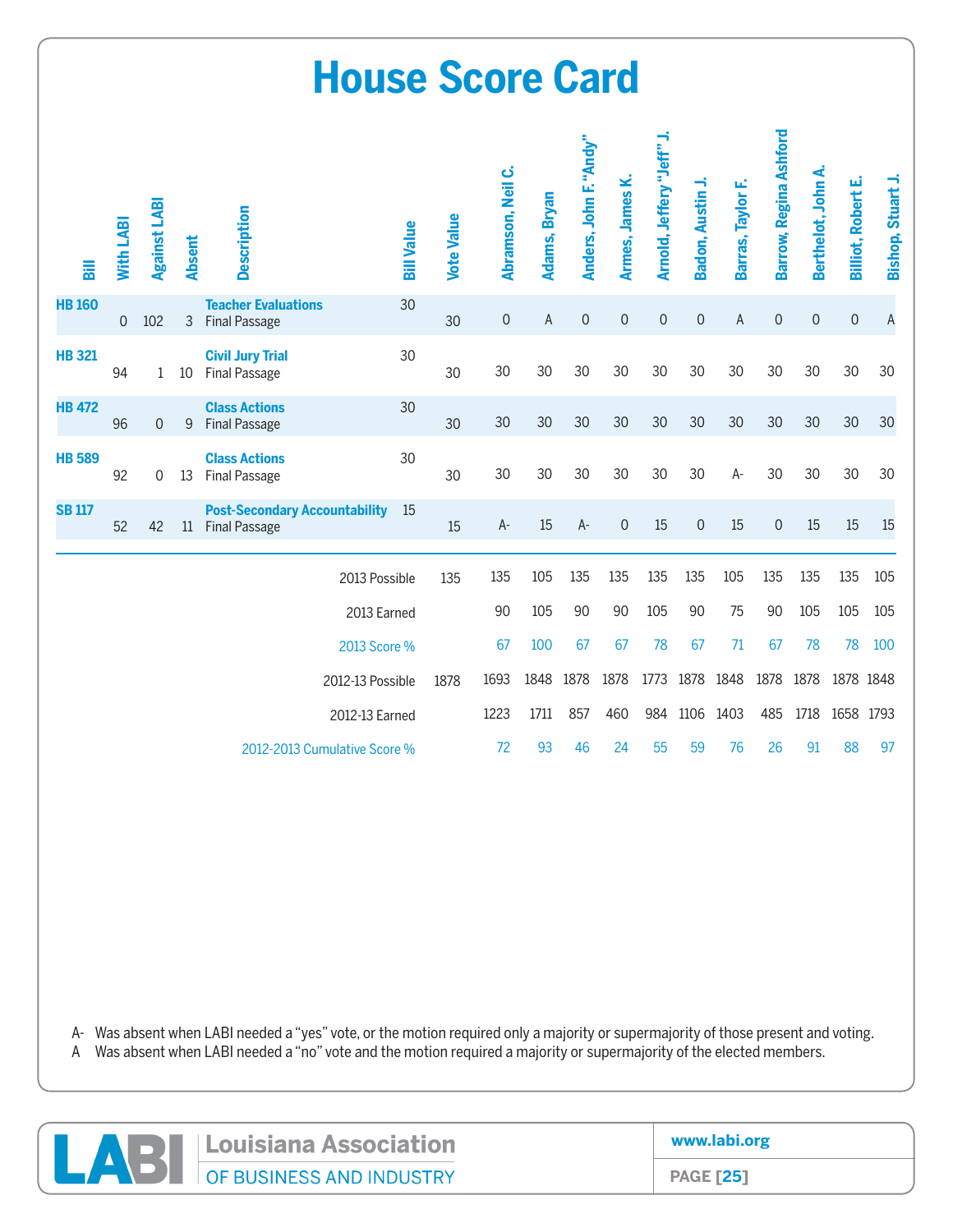|               |                |                     |               |                                                              | <b>House Score Card</b> |                   |                     |                                |                              |                     |                     |                 |                          |                     |                    |                    |                      |
|---------------|----------------|---------------------|---------------|--------------------------------------------------------------|-------------------------|-------------------|---------------------|--------------------------------|------------------------------|---------------------|---------------------|-----------------|--------------------------|---------------------|--------------------|--------------------|----------------------|
| 륾             | With LABI      | <b>Against LABI</b> | <b>Absent</b> | Description                                                  | <b>Bill Value</b>       | <b>Vote Value</b> | Bishop, Wesley T.   | <b>Broadwater, Christopher</b> | ن<br><b>Brossett</b> , Jared | Brown, Terry R.     | Burford, Richard T. | Burns, Henry L. | <b>Burns, Timothy G.</b> | Burrell, Roy A      | Carmody, Thomas G. | Carter, Stephen F. | Champagne, Simone B. |
| <b>HB160</b>  | $\overline{0}$ | 102                 | 3             | <b>Teacher Evaluations</b><br><b>Final Passage</b>           | 30                      | 30                | $\mathsf{O}\xspace$ | $\mathbf 0$                    | $\mathbf 0$                  | $\mathsf{O}\xspace$ | $\mathbf 0$         | $\mathbf 0$     | $\overline{0}$           | $\mathsf{O}\xspace$ | $\mathbf 0$        | $\mathbf 0$        | $\overline{0}$       |
| <b>HB 321</b> | 94             | $\mathbf{1}$        | 10            | <b>Civil Jury Trial</b><br><b>Final Passage</b>              | 30                      | 30                | A-                  | 30                             | 30                           | 30                  | 30                  | 30              | 30                       | 30                  | A-                 | 30                 | 30                   |
| <b>HB 472</b> | 96             | 0                   | 9             | <b>Class Actions</b><br><b>Final Passage</b>                 | 30                      | 30                | 30                  | 30                             | 30                           | 30                  | 30                  | 30              | 30                       | 30                  | 30                 | 30                 | 30                   |
| <b>HB 589</b> | 92             | 0                   | 13            | <b>Class Actions</b><br><b>Final Passage</b>                 | 30                      | 30                | 30                  | 30                             | 30                           | 30                  | 30                  | 30              | A-                       | 30                  | 30                 | 30                 | 30                   |
| <b>SB117</b>  | 52             | 42                  | $11\,$        | <b>Post-Secondary Accountability</b><br><b>Final Passage</b> | 15                      | 15                | 15                  | 15                             | $\mathbf 0$                  | $\mathbf 0$         | 15                  | 15              | 15                       | $\mathbf 0$         | 15                 | 15                 | 15                   |
|               |                |                     |               |                                                              | 2013 Possible           | 135               | 135                 | 135                            | 135                          | 135                 | 135                 | 135             | 135                      | 135                 | 135                | 135                | 135                  |
|               |                |                     |               |                                                              | 2013 Earned             |                   | 75                  | 105                            | 90                           | 90                  | 105                 | 105             | 75                       | 90                  | 75                 | 105                | 105                  |
|               |                |                     |               |                                                              | 2013 Score %            |                   | 56                  | 78                             | 67                           | 67                  | 78                  | 78              | 56                       | 67                  | 56                 | 78                 | 78                   |
|               |                |                     |               |                                                              | 2012-13 Possible        | 1878              | 1878                | 1773                           | 1773                         | 1878                | 1878                | 1823            | 1773                     | 1878                | 1878               | 1878 1878          |                      |
|               |                |                     |               |                                                              | 2012-13 Earned          |                   | 517                 | 1599                           | 481                          | 1134                | 1793                | 1735            | 1658                     | 444                 | 1581               | 1793               | 1793                 |
|               |                |                     |               | 2012-2013 Cumulative Score %                                 |                         |                   | 28                  | 90                             | 27                           | 60                  | 95                  | 95              | 94                       | 24                  | 84                 | 95                 | 95                   |

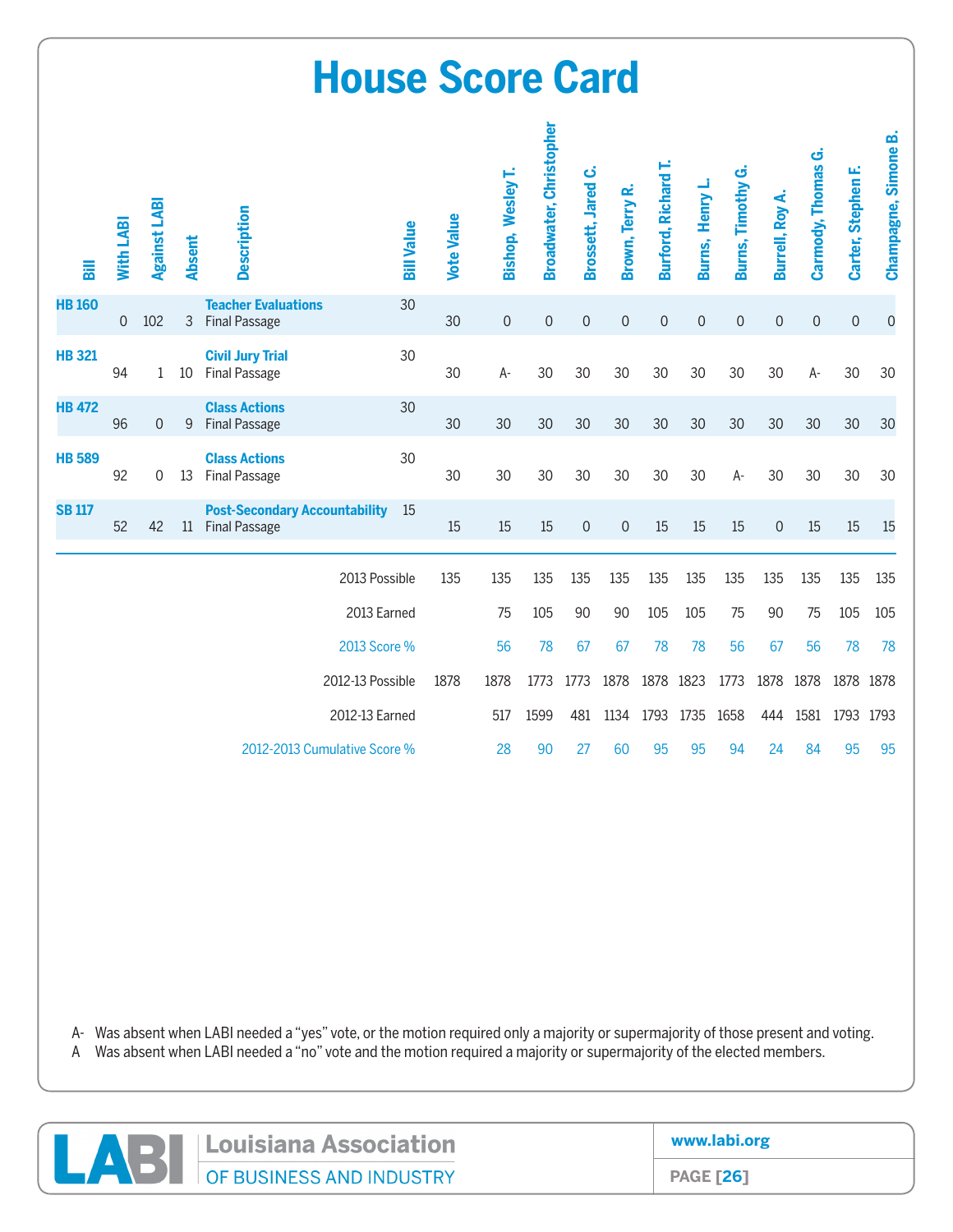|               |             |                     |               |                                                          | <b>House Score Card</b>      |                   |                     |                     |                     |                     |                     |                     |                     |                   |                     |                     |                 |
|---------------|-------------|---------------------|---------------|----------------------------------------------------------|------------------------------|-------------------|---------------------|---------------------|---------------------|---------------------|---------------------|---------------------|---------------------|-------------------|---------------------|---------------------|-----------------|
| 壽             | With LABI   | <b>Against LABI</b> | <b>Absent</b> | Description                                              | <b>Bill Value</b>            | <b>Vote Value</b> | Chaney, Charles R.  | Connick, Patrick    | Cox, Kenny R.       | Cromer, Gregory     | Danahay, Michael E. | ≃<br>Dixon, Herbert | Dove, Gordon E.     | Edwards, John Bel | Fannin, James R.    | Foil, Franklin J.   | Franklin, A. B. |
| <b>HB160</b>  | $\mathbf 0$ | 102                 | 3             | <b>Teacher Evaluations</b><br><b>Final Passage</b>       | 30                           | 30                | $\mathsf{O}\xspace$ | $\mathsf{O}\xspace$ | $\mathsf{O}\xspace$ | $\mathsf{O}\xspace$ | $\mathbf 0$         | $\mathsf{O}\xspace$ | $\mathsf{O}\xspace$ | $\mathbf 0$       | $\mathsf{O}\xspace$ | $\mathsf{O}\xspace$ | $\mathbf 0$     |
| <b>HB 321</b> | 94          | $\mathbf{1}$        | 10            | <b>Civil Jury Trial</b><br><b>Final Passage</b>          | 30                           | 30                | 30                  | 30                  | $A -$               | $A -$               | 30                  | 30                  | 30                  | 30                | 30                  | A                   | 30              |
| <b>HB 472</b> | 96          | $\overline{0}$      | 9             | <b>Class Actions</b><br><b>Final Passage</b>             | 30                           | 30                | 30                  | $A-$                | $A-$                | 30                  | 30                  | 30                  | 30                  | 30                | 30                  | $\mathsf A$         | 30              |
| <b>HB 589</b> | 92          | 0                   | 13            | <b>Class Actions</b><br><b>Final Passage</b>             | 30                           | 30                | 30                  | 30                  | A-                  | 30                  | 30                  | 30                  | A-                  | 30                | 30                  | A                   | 30              |
| <b>SB117</b>  | 52          | 42                  |               | <b>Post-Secondary Accountability</b><br>11 Final Passage | 15                           | 15                | 15                  | 15                  | $\overline{0}$      | $A-$                | $\mathbf 0$         | $\mathbf 0$         | $A-$                | $\overline{0}$    | 15                  | 15                  | $\mathbf 0$     |
|               |             |                     |               |                                                          | 2013 Possible                | 135               | 135                 | 135                 | 135                 | 135                 | 135                 | 135                 | 135                 | 135               | 135                 | 45                  | 135             |
|               |             |                     |               |                                                          | 2013 Earned                  |                   | 105                 | 75                  | 0                   | 60                  | 90                  | 90                  | 60                  | 90                | 105                 | 15                  | 90              |
|               |             |                     |               |                                                          | 2013 Score %                 |                   | 78                  | 56                  | 0                   | 44                  | 67                  | 67                  | 44                  | 67                | 78                  | 33                  | 67              |
|               |             |                     |               |                                                          | 2012-13 Possible             | 1878              | 1823                | 1878                | 1878                | 1878                | 1878                | 1878                | 1773                | 1878              | 1878                | 1788                | 1878            |
|               |             |                     |               |                                                          | 2012-13 Earned               |                   | 1581                | 1461                | 360                 | 1748                | 1503                | 393                 | 1321                | 415               | 1653                | 1571                | 459             |
|               |             |                     |               |                                                          | 2012-2013 Cumulative Score % |                   | 87                  | 78                  | 19                  | 93                  | 80                  | 21                  | 74                  | 22                | 88                  | 88                  | 240             |

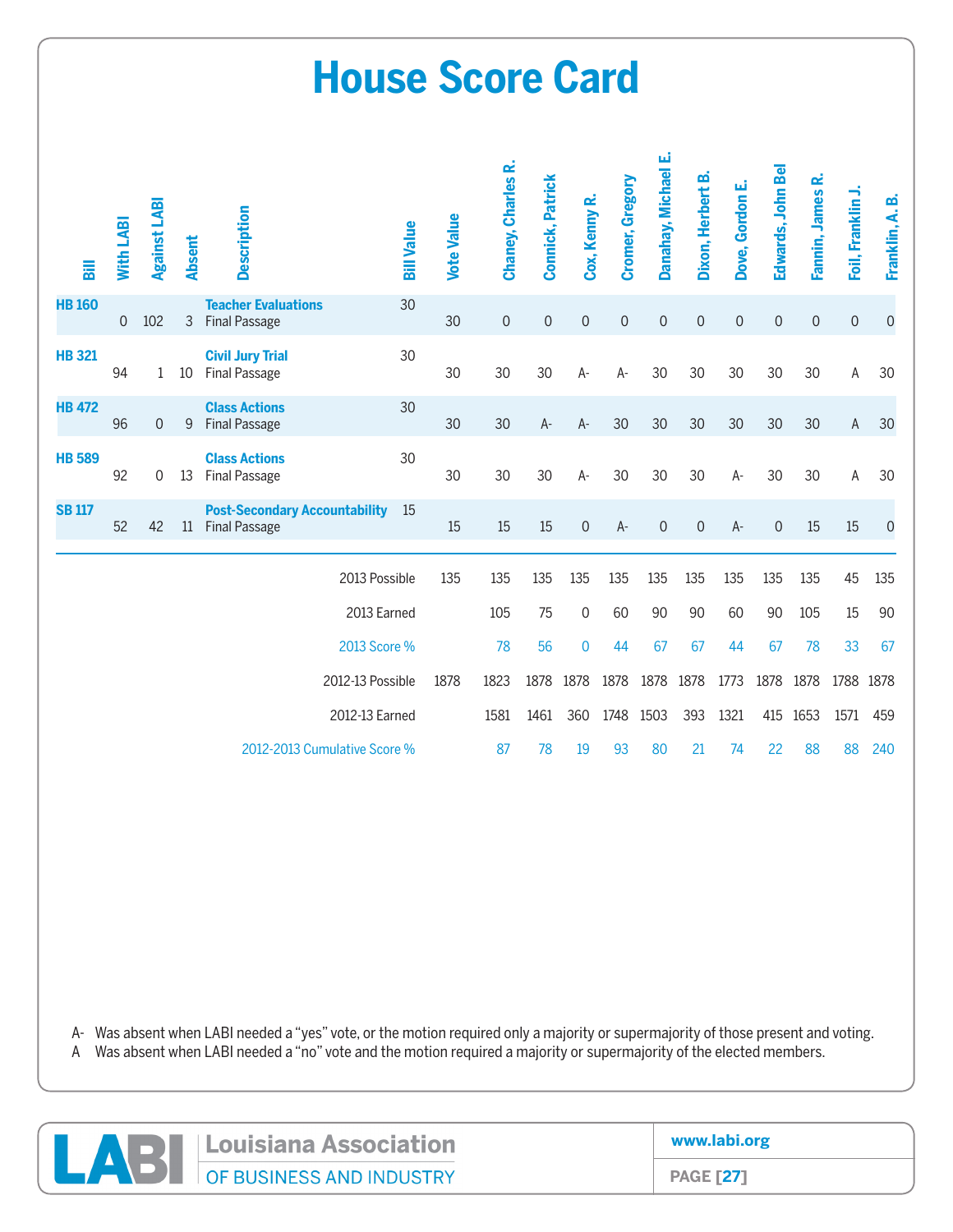|               |           |                     |               |                                                          | <b>House Score Card</b>      |                   |                     |                      |                 |                     |                |                     |                     |               |               |                     |                  |
|---------------|-----------|---------------------|---------------|----------------------------------------------------------|------------------------------|-------------------|---------------------|----------------------|-----------------|---------------------|----------------|---------------------|---------------------|---------------|---------------|---------------------|------------------|
| 壽             | With LABI | <b>Against LABI</b> | <b>Absent</b> | Description                                              | <b>Bill Value</b>            | <b>Vote Value</b> | Gaines, Randal L.   | Garofalo, Raymond E. | Geymann, Brett, | Gisclair, Jerry     | Greene, Hunter | Guillory, Mickey J. | Guinn, John E.      | Harris, Lance | Harrison, Joe | Havard, Kenneth E.  | Hazel, Lowell C. |
| <b>HB160</b>  | $\Omega$  | 102                 | 3             | <b>Teacher Evaluations</b><br><b>Final Passage</b>       | 30                           | 30                | $\overline{0}$      | $\mathbf 0$          | $\mathbf 0$     | $\mathbf 0$         | $\mathbf 0$    | $\mathbf 0$         | $\mathbf 0$         | $\mathbf 0$   | $\mathbf 0$   | $\mathsf{O}\xspace$ | $\mathbf 0$      |
| <b>HB 321</b> | 94        | 1                   | 10            | <b>Civil Jury Trial</b><br><b>Final Passage</b>          | 30                           | 30                | 30                  | 30                   | A-              | 30                  | $A -$          | A                   | 30                  | 30            | 30            | 30                  | 30               |
| <b>HB 472</b> | 96        | $\overline{0}$      | 9             | <b>Class Actions</b><br><b>Final Passage</b>             | 30                           | 30                | 30                  | 30                   | $A-$            | 30                  | 30             | A                   | $A-$                | 30            | 30            | 30                  | 30               |
| <b>HB 589</b> | 92        | 0                   | 13            | <b>Class Actions</b><br><b>Final Passage</b>             | 30                           | 30                | 30                  | 30                   | A-              | 30                  | $A -$          | A                   | 30                  | A-            | 30            | 30                  | 30               |
| <b>SB117</b>  | 52        | 42                  |               | <b>Post-Secondary Accountability</b><br>11 Final Passage | 15                           | 15                | $\mathsf{O}\xspace$ | 15                   | $\mathbf 0$     | $\mathsf{O}\xspace$ | 15             | 15                  | $\mathsf{O}\xspace$ | $A -$         | $\mathbf 0$   | $A-$                | 15               |
|               |           |                     |               |                                                          | 2013 Possible                | 135               | 135                 | 135                  | 135             | 135                 | 135            | 45                  | 135                 | 135           | 135           | 135                 | 135              |
|               |           |                     |               |                                                          | 2013 Earned                  |                   | 90                  | 105                  | 0               | 90                  | 45             | 15                  | 60                  | 60            | 90            | 90                  | 105              |
|               |           |                     |               |                                                          | 2013 Score %                 |                   | 67                  | 78                   | $\overline{0}$  | 67                  | 33             | 33                  | 44                  | 44            | 67            | 67                  | 78               |
|               |           |                     |               |                                                          | 2012-13 Possible             | 1878              | 1878                | 1878                 | 1878            | 1624                | 1878           | 1716                | 1878                | 1878          | 1878          | 1773                | 1878             |
|               |           |                     |               |                                                          | 2012-13 Earned               |                   | 573                 | 1663                 | 1149            | 635                 | 951            | 619                 | 1378                | 1748          | 1109          |                     | 1474 1203        |
|               |           |                     |               |                                                          | 2012-2013 Cumulative Score % |                   | 30                  | 89                   | 61              | 39                  | 51             | 36                  | 73                  | 93            | 59            | 83                  | 64               |

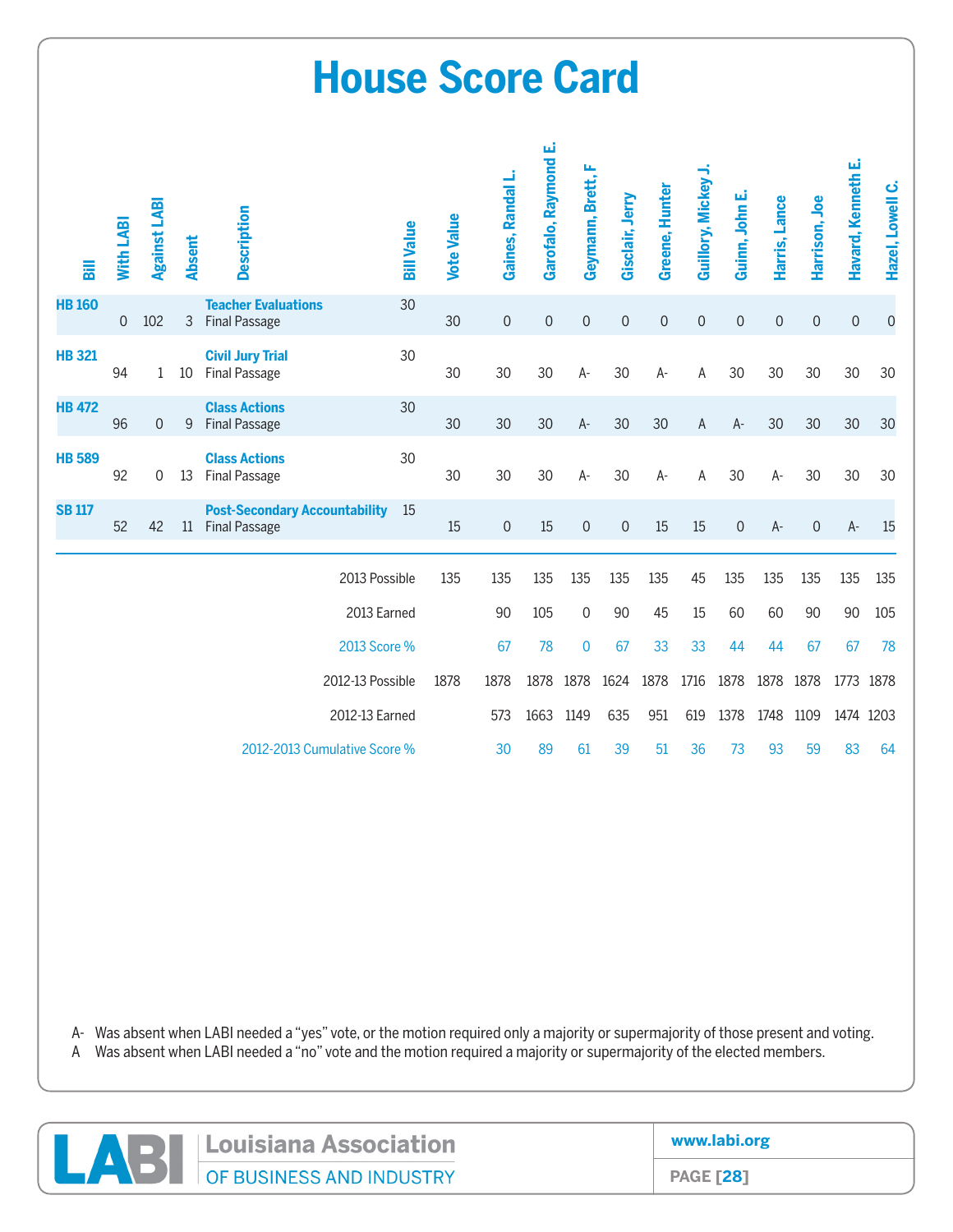|               |           |                     |               |                                                          | <b>House Score Card</b> |                   |                     |               |                          |                     |                     |                     |                     |                     |                     |                     |             |
|---------------|-----------|---------------------|---------------|----------------------------------------------------------|-------------------------|-------------------|---------------------|---------------|--------------------------|---------------------|---------------------|---------------------|---------------------|---------------------|---------------------|---------------------|-------------|
| 暠             | With LABI | <b>Against LABI</b> | <b>Absent</b> | Description                                              | <b>Bill Value</b>       | <b>Vote Value</b> | Henry, Cameron      | Hensgens, Bob | <b>Hill, Dorothy Sue</b> | Hodges, Valarie     | Hoffmann, Frank A.  | Hollis, Paul        | Honore, Dalton W.   | Howard, Frank A.    | Hunter, Marcus L.   | Huval, Mike         | Ivey, Barry |
| <b>HB160</b>  | 0         | 102                 | 3             | <b>Teacher Evaluations</b><br><b>Final Passage</b>       | 30                      | 30                | $\mathsf{O}\xspace$ | $\mathbf 0$   | $\mathsf{O}\xspace$      | $\mathsf{O}\xspace$ | $\mathsf{O}\xspace$ | $\mathsf{O}\xspace$ | $\mathsf{O}\xspace$ | $\mathsf{O}\xspace$ | $\mathsf{O}\xspace$ | $\mathsf{O}\xspace$ | $\mathbf 0$ |
| <b>HB 321</b> | 94        | $\mathbf{1}$        | 10            | <b>Civil Jury Trial</b><br><b>Final Passage</b>          | 30                      | 30                | 30                  | 30            | 30                       | 30                  | 30                  | 30                  | 30                  | 30                  | 30                  | 30                  | 30          |
| <b>HB 472</b> | 96        | $\Omega$            | 9             | <b>Class Actions</b><br><b>Final Passage</b>             | 30                      | 30                | 30                  | 30            | 30                       | 30                  | 30                  | 30                  | 30                  | 30                  | 30                  | 30                  | 30          |
| <b>HB 589</b> | 92        | 0                   | 13            | <b>Class Actions</b><br><b>Final Passage</b>             | 30                      | 30                | 30                  | 30            | 30                       | 30                  | 30                  | 30                  | 30                  | 30                  | 30                  | A-                  | 30          |
| <b>SB117</b>  | 52        | 42                  |               | <b>Post-Secondary Accountability</b><br>11 Final Passage | -15                     | 15                | 15                  | 15            | 15                       | $\mathsf{O}\xspace$ | 15                  | 15                  | $\mathsf{O}\xspace$ | 15                  | $\mathbf 0$         | 15                  | 15          |
|               |           |                     |               |                                                          | 2013 Possible           | 135               | 135                 | 135           | 135                      | 135                 | 135                 | 135                 | 135                 | 135                 | 135                 | 135                 | 135         |
|               |           |                     |               |                                                          | 2013 Earned             |                   | 105                 | 105           | 105                      | 90                  | 105                 | 105                 | 90                  | 105                 | 90                  | 75                  | 105         |
|               |           |                     |               |                                                          | 2013 Score %            |                   | 78                  | 78            | 78                       | 67                  | 78                  | 78                  | 67                  | 78                  | 67                  | 56                  | 78          |
|               |           |                     |               |                                                          | 2012-13 Possible        | 1878              | 1878                | 1878          | 1773                     | 1878                | 1823                | 1878                | 1878                | 1878                | 1878                | 1878                | 135         |
|               |           |                     |               |                                                          | 2012-13 Earned          |                   | 1769                | 1543          | 605                      | 1631                | 1759                | 1793                | 924                 | 1655                | 398                 | 1753                | 105         |
|               |           |                     |               | 2012-2013 Cumulative Score %                             |                         |                   | 94                  | 82            | 34                       | 87                  | 96                  | 95                  | 49                  | 88                  | 21                  | 93                  | 78          |

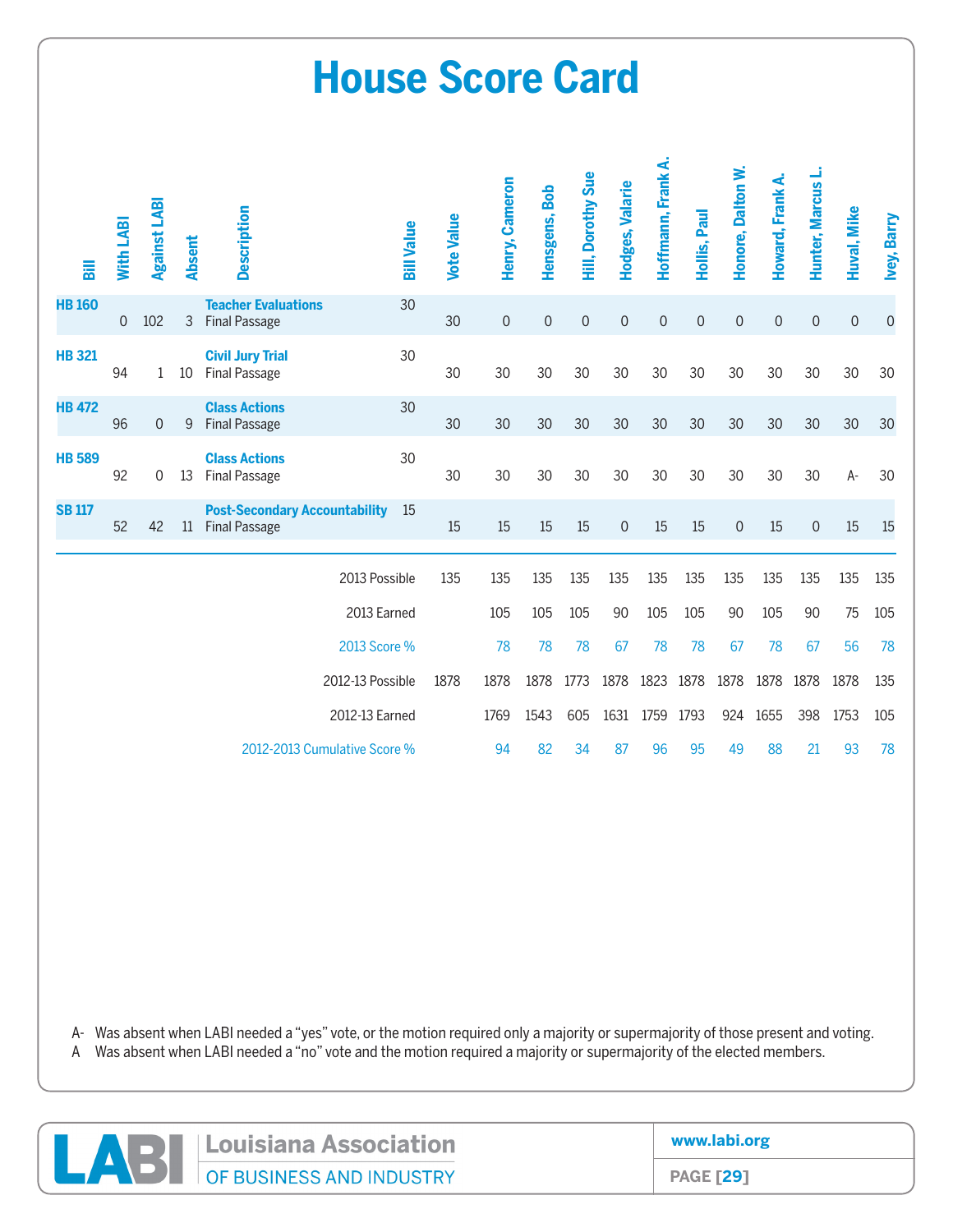|               |             |                     |               |                                                          | <b>House Score Card</b>      |                   |                     |                     |                        |                       |                     |             |                     |                     |                      |                  |                   |
|---------------|-------------|---------------------|---------------|----------------------------------------------------------|------------------------------|-------------------|---------------------|---------------------|------------------------|-----------------------|---------------------|-------------|---------------------|---------------------|----------------------|------------------|-------------------|
| 噐             | With LABI   | <b>Against LABI</b> | <b>Absent</b> | Description                                              | <b>Bill Value</b>            | <b>Vote Value</b> | Jackson, Girod      | Jackson, Katrina R. | James, Edward C. "Ted" | Jefferson, Patrick O. | Johnson, Robert A.  | Jones, Sam  | Kleckley, Chuck     | Lambert, Eddie J.   | <b>Landry, Nancy</b> | Landry, Terry C. | LeBas, H. Bernard |
| <b>HB160</b>  | $\mathbf 0$ | 102                 |               | <b>Teacher Evaluations</b><br>3 Final Passage            | 30                           | 30                | $\mathsf{O}\xspace$ | $\mathsf{O}\xspace$ | $\mathbf 0$            | $\mathsf{O}\xspace$   | $\mathsf{O}\xspace$ | $\mathbf 0$ | $\mathsf{O}\xspace$ | $\mathsf{O}\xspace$ | $\mathsf{O}\xspace$  | $\mathbf 0$      | $\mathbf 0$       |
| <b>HB 321</b> | 94          | 1                   | 10            | <b>Civil Jury Trial</b><br><b>Final Passage</b>          | 30                           | 30                | 30                  | 30                  | A                      | 30                    | 30                  | 30          | 30                  | 30                  | 30                   | 30               | 30                |
| <b>HB 472</b> | 96          | $\mathbf{0}$        | 9             | <b>Class Actions</b><br><b>Final Passage</b>             | 30                           | 30                | 30                  | 30                  | A                      | 30                    | 30                  | 30          | 30                  | 30                  | 30                   | 30               | $A-$              |
| <b>HB 589</b> | 92          | 0                   | 13            | <b>Class Actions</b><br><b>Final Passage</b>             | 30                           | 30                | 30                  | 30                  | Α                      | 30                    | 30                  | 30          | 30                  | 30                  | 30                   | 30               | 30                |
| <b>SB117</b>  | 52          | 42                  |               | <b>Post-Secondary Accountability</b><br>11 Final Passage | 15                           | 15                | $\mathsf{O}\xspace$ | $\mathsf{O}\xspace$ | $\mathbf 0$            | $\mathbf 0$           | $\mathbf 0$         | 15          | 15                  | $A-$                | 15                   | $\mathbf 0$      | $\mathbf 0$       |
|               |             |                     |               |                                                          | 2013 Possible                | 135               | 135                 | 135                 | 45                     | 135                   | 135                 | 135         | 135                 | 135                 | 135                  | 135              | 135               |
|               |             |                     |               |                                                          | 2013 Earned                  |                   | 90                  | 90                  | 0                      | 90                    | 90                  | 105         | 105                 | 90                  | 105                  | 90               | 60                |
|               |             |                     |               |                                                          | 2013 Score %                 |                   | 67                  | 67                  | 0                      | 67                    | 67                  | 78          | 78                  | 67                  | 78                   | 67               | 44                |
|               |             |                     |               |                                                          | 2012-13 Possible             | 1878              | 1878                | 1823                | 1683                   | 1878                  | 1878                | 1878        | 1868                | 1773                | 1878                 | 1878             | 1878              |
|               |             |                     |               |                                                          | 2012-13 Earned               |                   | 1133                | 398                 | 343                    | 959                   | 415                 | 920         | 1783                | 997                 | 1715                 | 574              | 580               |
|               |             |                     |               |                                                          | 2012-2013 Cumulative Score % |                   | 60                  | 22                  | 20                     | 51                    | 22                  | 49          | 95                  | 56                  | 91                   | 31               | 31                |

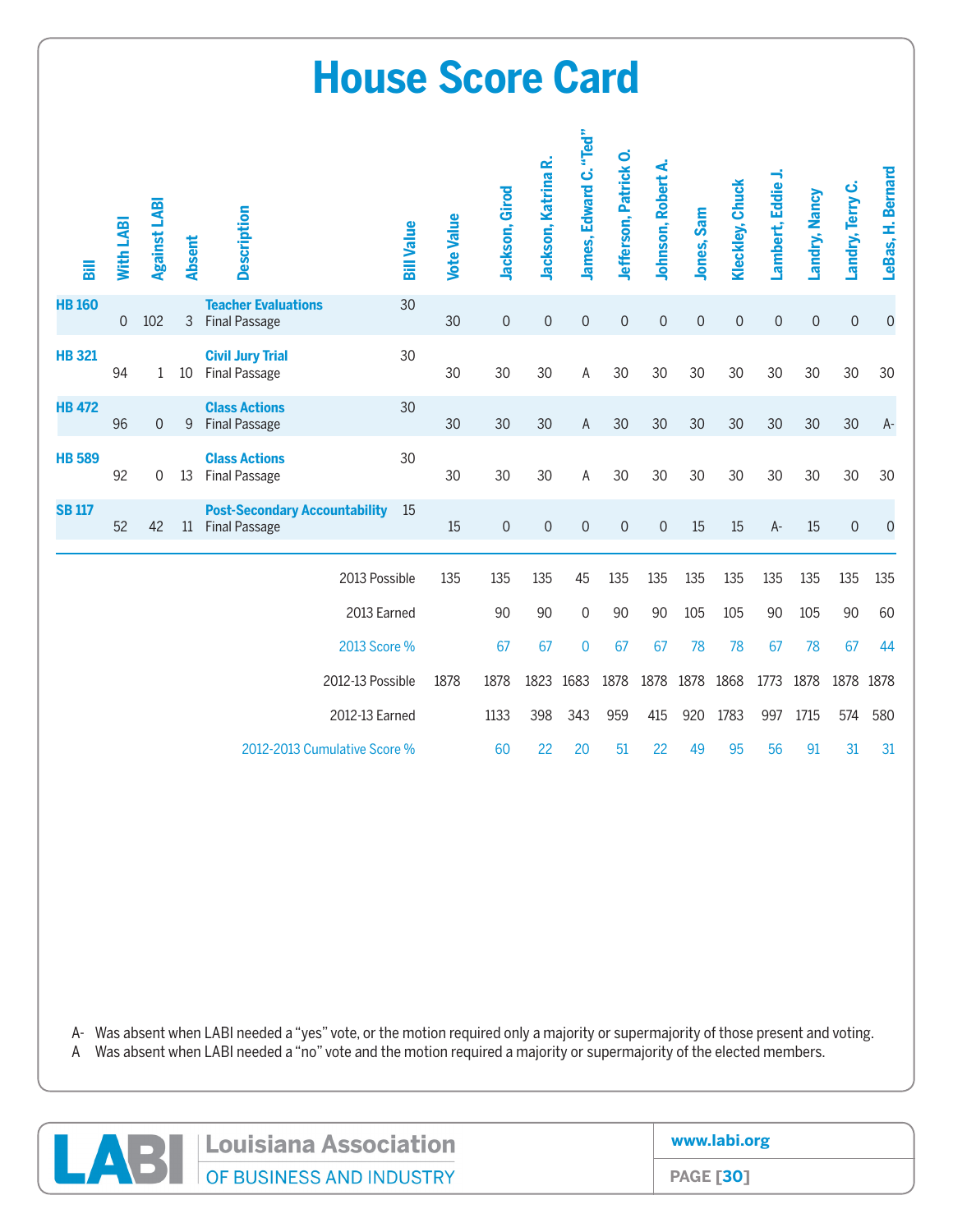|               |                  |                     |               |                                                              | <b>House Score Card</b> |                   |                   |                |                         |                 |               |                     |                             |                     |                     |             |                     |                    |
|---------------|------------------|---------------------|---------------|--------------------------------------------------------------|-------------------------|-------------------|-------------------|----------------|-------------------------|-----------------|---------------|---------------------|-----------------------------|---------------------|---------------------|-------------|---------------------|--------------------|
| 冨             | <b>With LABI</b> | <b>Against LABI</b> | <b>Absent</b> | <b>Description</b>                                           |                         | <b>Bill Value</b> | <b>Vote Value</b> | Leger, Walt    | Leopold, Christopher J. | Lopinto, Joseph | Lorusso, Nick | Mack, Sherman Q.    | ⋖<br><b>Miller, Gregory</b> | Montoucet, Jack     | Moreno, Helena N.   | Morris, Jay | Morris, Jim         | Norton, Barbara M. |
| <b>HB160</b>  | $\Omega$         | 102                 | 3             | <b>Teacher Evaluations</b><br><b>Final Passage</b>           |                         | 30                | 30                | $\overline{0}$ | $\mathbf 0$             | $\mathbf 0$     | $\mathbf 0$   | $\mathsf{O}\xspace$ | $\mathbf 0$                 | $\mathbf 0$         | $\mathsf{O}\xspace$ | $\mathbf 0$ | $\mathsf{O}\xspace$ | $\overline{0}$     |
| <b>HB 321</b> | 94               | 1                   | 10            | <b>Civil Jury Trial</b><br><b>Final Passage</b>              |                         | 30                | 30                | 30             | 30                      | 30              | 30            | 30                  | 30                          | 30                  | 30                  | 30          | 30                  | 30                 |
| <b>HB 472</b> | 96               | 0                   | 9             | <b>Class Actions</b><br><b>Final Passage</b>                 |                         | 30                | 30                | 30             | 30                      | 30              | 30            | 30                  | 30                          | 30                  | 30                  | 30          | 30                  | 30                 |
| <b>HB 589</b> | 92               | 0                   | 13            | <b>Class Actions</b><br><b>Final Passage</b>                 |                         | 30                | 30                | 30             | $A -$                   | 30              | 30            | 30                  | 30                          | 30                  | 30                  | 30          | 30                  | 30                 |
| <b>SB 117</b> | 52               | 42                  | 11            | <b>Post-Secondary Accountability</b><br><b>Final Passage</b> |                         | 15                | 15                | 15             | $A-$                    | 15              | 15            | $\mathsf{O}\xspace$ | $\mathsf{O}\xspace$         | $\mathsf{O}\xspace$ | $A-$                | 15          | $\mathsf{O}\xspace$ | $\mathbf 0$        |
|               |                  |                     |               |                                                              | 2013 Possible           |                   | 135               | 135            | 135                     | 135             | 135           | 135                 | 135                         | 135                 | 135                 | 135         | 135                 | 135                |
|               |                  |                     |               |                                                              | 2013 Earned             |                   |                   | 105            | 60                      | 105             | 105           | 90                  | 90                          | 90                  | 90                  | 105         | 90                  | 90                 |
|               |                  |                     |               |                                                              | 2013 Score %            |                   |                   | 78             | 44                      | 78              | 78            | 67                  | 67                          | 67                  | 67                  | 78          | 67                  | 67                 |
|               |                  |                     |               |                                                              | 2012-13 Possible        |                   | 1878              | 1878           | 1878                    | 1878            | 1878          | 1878                | 1878                        | 1621                | 1878                | 1878        | 1823                | 1798               |
|               |                  |                     |               |                                                              | 2012-13 Earned          |                   |                   | 805            | 1496 1632               |                 | 1793          |                     | 1115 1488                   | 393                 | 1106                | 1758        | 1324                | 730                |
|               |                  |                     |               | 2012-2013 Cumulative Score %                                 |                         |                   |                   | 43             | 80                      | 87              | 95            | 59                  | 79                          | 24                  | 59                  | 94          | 73                  | 41                 |

| Louisiana Association    | www.labi.org     |
|--------------------------|------------------|
| OF BUSINESS AND INDUSTRY | <b>PAGE [31]</b> |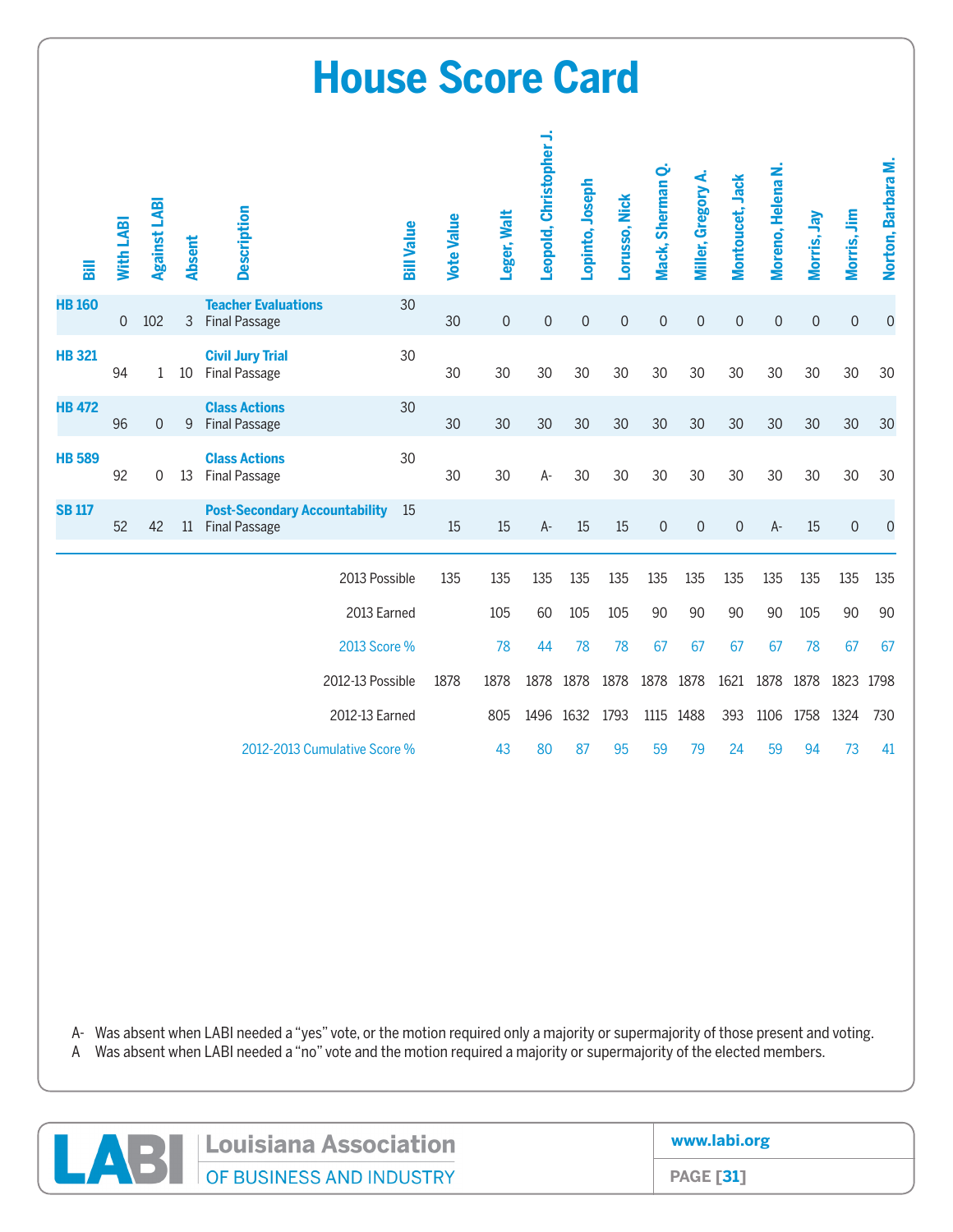|               |             |                     |               |                                                              | <b>House Score Card</b>      |                   |                     |                     |                     |                     |                     |                     |                     |                         |                     |                     |                    |
|---------------|-------------|---------------------|---------------|--------------------------------------------------------------|------------------------------|-------------------|---------------------|---------------------|---------------------|---------------------|---------------------|---------------------|---------------------|-------------------------|---------------------|---------------------|--------------------|
| 冨             | With LABI   | <b>Against LABI</b> | <b>Absent</b> | <b>Description</b>                                           | <b>Bill Value</b>            | <b>Vote Value</b> | Ortego, Stephen J.  | Pearson, J. Kevin   | Pierre, Vincent     | Ponti, Erich E.     | Pope, J. Rogers     | Price, Edward J     | Pugh, Stephen E.    | <b>Pylant, Steve E.</b> | Reynolds, H. Eugene | Richard, Jerome     | Ritchie, Harold L. |
| <b>HB 160</b> | $\mathbf 0$ | 102                 | 3             | <b>Teacher Evaluations</b><br><b>Final Passage</b>           | 30                           | 30                | $\mathsf{O}\xspace$ | $\mathsf{O}\xspace$ | $\mathsf{O}\xspace$ | $\mathsf{O}\xspace$ | $\mathsf{O}\xspace$ | $\mathsf{O}\xspace$ | $\mathsf{O}\xspace$ | $\mathsf{O}\xspace$     | $\mathsf{O}\xspace$ | $\mathsf{O}\xspace$ | $\mathbf 0$        |
| <b>HB 321</b> | 94          | $\mathbf{1}$        | 10            | <b>Civil Jury Trial</b><br><b>Final Passage</b>              | 30                           | 30                | 30                  | $A -$               | 30                  | 30                  | 30                  | 30                  | 30                  | 30                      | 30                  | 30                  | 30                 |
| <b>HB 472</b> | 96          | 0                   | 9             | <b>Class Actions</b><br><b>Final Passage</b>                 | 30                           | 30                | 30                  | 30                  | 30                  | 30                  | 30                  | 30                  | 30                  | 30                      | 30                  | 30                  | 30                 |
| <b>HB 589</b> | 92          | 0                   | 13            | <b>Class Actions</b><br><b>Final Passage</b>                 | 30                           | 30                | 30                  | 30                  | 30                  | 30                  | 30                  | 30                  | 30                  | 30                      | 30                  | 30                  | 30                 |
| <b>SB117</b>  | 52          | 42                  | 11            | <b>Post-Secondary Accountability</b><br><b>Final Passage</b> | 15                           | 15                | 15                  | 15                  | $\mathbf 0$         | 15                  | $\mathbf 0$         | $\mathbf 0$         | 15                  | 15                      | $\mathbf 0$         | $\mathsf{O}\xspace$ | $\mathbf 0$        |
|               |             |                     |               |                                                              | 2013 Possible                | 135               | 135                 | 135                 | 135                 | 135                 | 135                 | 135                 | 135                 | 135                     | 135                 | 135                 | 135                |
|               |             |                     |               |                                                              | 2013 Earned                  |                   | 105                 | 75                  | 90                  | 105                 | 90                  | 90                  | 105                 | 105                     | 90                  | 90                  | 90                 |
|               |             |                     |               |                                                              | 2013 Score %                 |                   | 78                  | 56                  | 67                  | 78                  | 67                  | 67                  | 78                  | 78                      | 67                  | 67                  | 67                 |
|               |             |                     |               |                                                              | 2012-13 Possible             | 1878              | 1878                | 1773                | 1878                | 1878                | 1878                | 1878                | 1878                | 1878                    | 1878                | 1693                | 1878               |
|               |             |                     |               |                                                              | 2012-13 Earned               |                   | 925                 | 1658                | 594                 | 1758                | 1096                | 678                 | 1666                | 1687                    | 720                 | 1000                | 670                |
|               |             |                     |               |                                                              | 2012-2013 Cumulative Score % |                   | 49                  | 94                  | 32                  | 94                  | 58                  | 36                  | 89                  | 90                      | 38                  | 59                  | 36                 |

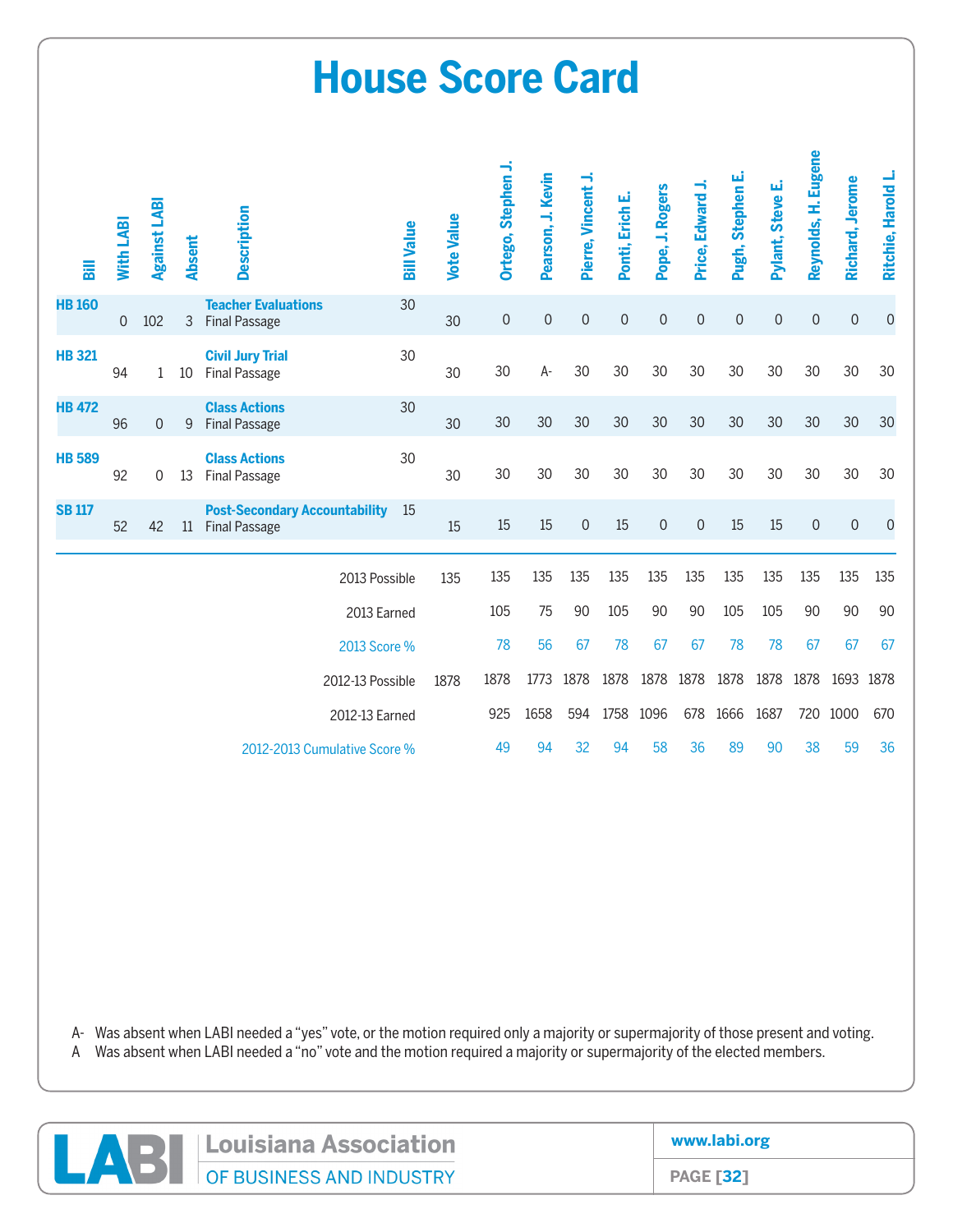|               |           |                     |               |                                                              | <b>House Score Card</b>      |                   |                     |                     |                     |                |                     |                |                        |                     |                     |              |                |
|---------------|-----------|---------------------|---------------|--------------------------------------------------------------|------------------------------|-------------------|---------------------|---------------------|---------------------|----------------|---------------------|----------------|------------------------|---------------------|---------------------|--------------|----------------|
| 冨             | With LABI | <b>Against LABI</b> | <b>Absent</b> | <b>Description</b>                                           | <b>Bill Value</b>            | <b>Vote Value</b> | Robideaux, Joel C.  | Schexnayder, Clay   | Schroder, John M.   | Seabaugh, Alan | Shadoin, Robert E.  | Simon, Scott M | Smith, Patricia Haynes | St. Germain, Karen  | Stokes, Julie       | Talbot, Kirk | Thibaut, Major |
| <b>HB160</b>  | 0         | 102                 | 3             | <b>Teacher Evaluations</b><br><b>Final Passage</b>           | 30                           | 30                | $\mathsf{O}\xspace$ | $\mathsf{O}\xspace$ | $\mathsf{O}\xspace$ | $\mathbf 0$    | $\mathsf{O}\xspace$ | $\mathbf 0$    | $\mathbf 0$            | $\mathsf{O}\xspace$ | $\mathsf{O}\xspace$ | $\mathsf{O}$ | $\mathbf 0$    |
| <b>HB 321</b> | 94        | 1                   | 10            | <b>Civil Jury Trial</b><br><b>Final Passage</b>              | 30                           | 30                | 30                  | 30                  | 30                  | 30             | $\Omega$            | 30             | 30                     | 30                  | 30                  | 30           | 30             |
| <b>HB 472</b> | 96        | 0                   | 9             | <b>Class Actions</b><br><b>Final Passage</b>                 | 30                           | 30                | 30                  | 30                  | 30                  | 30             | 30                  | 30             | 30                     | 30                  | 30                  | 30           | 30             |
| <b>HB 589</b> | 92        | 0                   | 13            | <b>Class Actions</b><br><b>Final Passage</b>                 | 30                           | 30                | 30                  | 30                  | 30                  | 30             | 30                  | 30             | 30                     | 30                  | A                   | 30           | 30             |
| <b>SB117</b>  | 52        | 42                  | 11            | <b>Post-Secondary Accountability</b><br><b>Final Passage</b> | -15                          | 15                | $A-$                | 15                  | 15                  | 15             | $A-$                | 15             | $\mathbf 0$            | 15                  | 15                  | 15           | 15             |
|               |           |                     |               |                                                              | 2013 Possible                | 135               | 135                 | 135                 | 135                 | 135            | 135                 | 135            | 135                    | 135                 | 105                 | 135          | 135            |
|               |           |                     |               |                                                              | 2013 Earned                  |                   | 90                  | 105                 | 105                 | 105            | 60                  | 105            | 90                     | 105                 | 75                  | 105          | 105            |
|               |           |                     |               |                                                              | 2013 Score %                 |                   | 67                  | 78                  | 78                  | 78             | 44                  | 78             | 67                     | 78                  | 71                  | 78           | 78             |
|               |           |                     |               |                                                              | 2012-13 Possible             | 1878              | 1878                | 1773                | 1773                | 1773           | 1773                | 1823           | 1878                   | 1878                | 105                 | 1878 1878    |                |
|               |           |                     |               |                                                              | 2012-13 Earned               |                   | 1593                |                     | 1613 1664           | 1688           |                     | 1103 1639      | 310                    | 919                 | 75                  | 1793         | 1413           |
|               |           |                     |               |                                                              | 2012-2013 Cumulative Score % |                   | 85                  | 91                  | 94                  | 95             | 62                  | 90             | 17                     | 49                  | 71                  | 95           | 75             |

| Louisiana Association               | www.labi.org     |
|-------------------------------------|------------------|
| <b>NEW OF BUSINESS AND INDUSTRY</b> | <b>PAGE [33]</b> |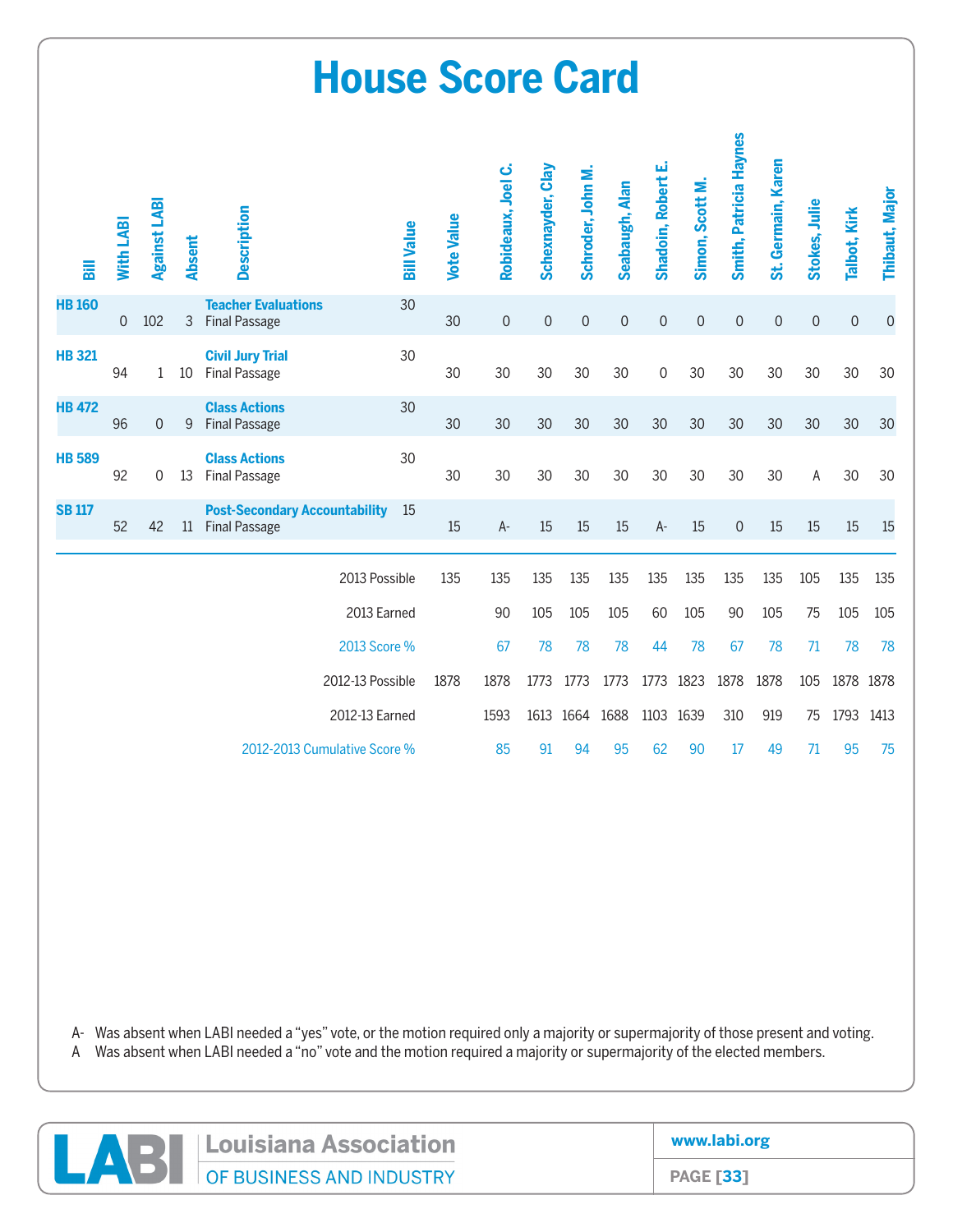| <b>House Score Card</b> |                |                     |               |                                                          |                              |                   |                   |                     |                     |                   |                     |                      |                     |
|-------------------------|----------------|---------------------|---------------|----------------------------------------------------------|------------------------------|-------------------|-------------------|---------------------|---------------------|-------------------|---------------------|----------------------|---------------------|
| 冨                       | With LABI      | <b>Against LABI</b> | <b>Absent</b> | Description                                              |                              | <b>Bill Value</b> | <b>Vote Value</b> | Thierry, Ledricka   | Thompson, Jeff R.   | Whitney, Lenar L. | Williams, Alfred C. | Williams, Patrick C. | Willmott, Thomas    |
| <b>HB160</b>            | $\overline{0}$ | 102                 |               | <b>Teacher Evaluations</b><br>3 Final Passage            |                              | 30                | 30                | $\mathsf{O}\xspace$ | $\mathsf{O}\xspace$ | $\mathbf 0$       | $\mathbf 0$         | $\mathbf 0$          | $\mathsf{O}\xspace$ |
| <b>HB 321</b>           | 94             | $\mathbf{1}$        | 10            | <b>Civil Jury Trial</b><br><b>Final Passage</b>          |                              | 30                | 30                | 30                  | 30                  | 30                | 30                  | 30                   | 30                  |
| <b>HB 472</b>           | 96             | $\mathbf{0}$        | 9             | <b>Class Actions</b><br><b>Final Passage</b>             |                              | 30                | 30                | 30                  | 30                  | 30                | 30                  | $A-$                 | 30                  |
| <b>HB 589</b>           | 92             | 0                   |               | <b>Class Actions</b><br>13 Final Passage                 |                              | 30                | 30                | 30                  | 30                  | 30                | 30                  | 30                   | 30                  |
| <b>SB117</b>            | 52             | 42                  |               | <b>Post-Secondary Accountability</b><br>11 Final Passage |                              | - 15              | 15                | $\mathbf 0$         | 15                  | 15                | $\mathbf 0$         | $\mathbf 0$          | $\mathbf 0$         |
|                         |                |                     |               |                                                          | 2013 Possible                |                   | 135               | 135                 | 135                 | 135               | 135                 | 135                  | 135                 |
|                         |                |                     |               |                                                          | 2013 Earned                  |                   |                   | 90                  | 105                 | 105               | 90                  | 60                   | 90                  |
|                         |                |                     |               |                                                          | 2013 Score %                 |                   |                   | 67                  | 78                  | 78                | 67                  | 44                   | 67                  |
|                         |                |                     |               |                                                          | 2012-13 Possible             |                   | 1878              | 1878                | 1878                | 1878              | 1773                | 1878 1878            |                     |
|                         |                |                     |               |                                                          | 2012-13 Earned               |                   |                   | 977                 | 1793                | 1793              | 778                 |                      | 906 1720            |
|                         |                |                     |               |                                                          | 2012-2013 Cumulative Score % |                   |                   | 52                  | 95                  | 95                | 44                  | 48                   | 92                  |

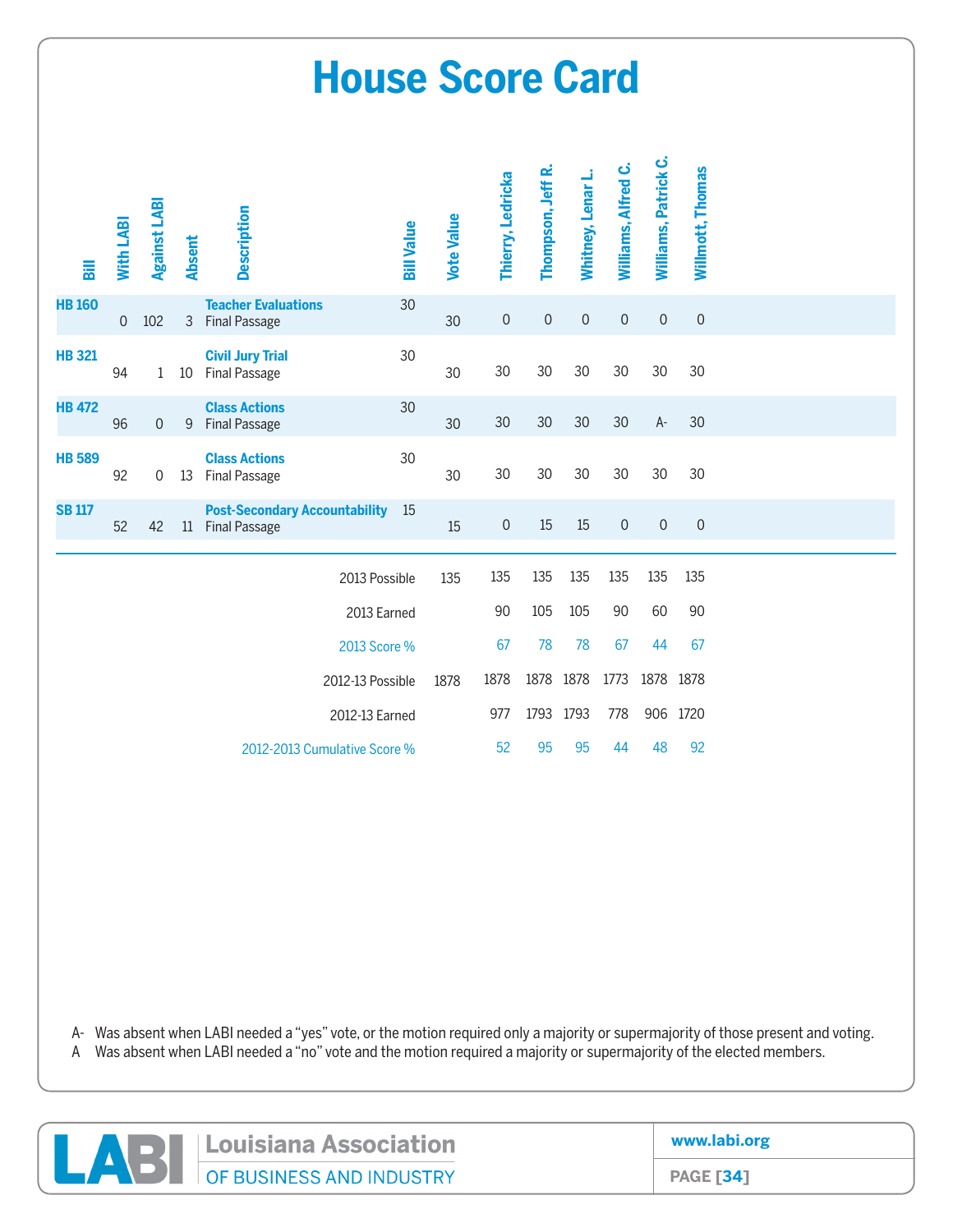#### **House Ranking**

|                                           | 2013         | ZUIZ-ZUIJ<br><b>Cumulativ</b> |
|-------------------------------------------|--------------|-------------------------------|
|                                           |              | <b>Score</b>                  |
| <b>Representative</b>                     | <b>Score</b> |                               |
| Rep. Bryan Adams (R)                      | 100%         | 93%                           |
| Rep. Stuart J. Bishop (R)                 | 100%         | 97%                           |
| Rep. Jeffery "Jeff" J." Arnold (D)        | 78%          | 55%                           |
| Rep. John A. (Johnny) Berthelot (R)       | 78%          | 91%                           |
| Rep. Robert E. Billiot Sr. (D)            | 78%          | 88%                           |
| Rep. Christopher Broadwater (R)           | 78%          | 90%                           |
| Rep. Richard T. (Ritchie) Burford Sr. (R) | 78%          | 95%                           |
| Rep. Henry L. Burns (R)                   | 78%          | 95%                           |
| Rep. Stephen F. Carter (R)                | 78%          | 95%                           |
| Rep. Simone B. Champagne (R)              | 78%          | 95%                           |
| Rep. Charles R. Chaney (R)                | 78%          | 87%                           |
|                                           | 78%          |                               |
| Rep. James R. (Jim) Fannin (R)            |              | 88%                           |
| Rep. Raymond E."Ray" Garofalo Jr. (R)     | 78%          | 89%                           |
| Rep. Lowell Chris Hazel (R)               | 78%          | 64%                           |
| Rep. John Cameron Henry (R)               | 78%          | 94%                           |
| Rep. Craig (Bob) Hensgens (R)             | 78%          | 82%                           |
| Rep. Dorothy Sue Hill (D)                 | 78%          | 34%                           |
| Rep. Frank A. Hoffmann (R)                | 78%          | 96%                           |
| Rep. Paul B. Hollis (R)                   | 78%          | 95%                           |
| Rep. Frank A. Howard (R)                  | 78%          | 88%                           |
| Rep. Barry Ivey (R)                       | 78%          | 78%                           |
| Rep. Sam Jones (D)                        | 78%          | 49%                           |
| Rep. Charles Chuck Kleckley (R)           | 78%          | 95%                           |
| Rep. Nancy Landry (R)                     | 78%          | 91%                           |
| Rep. Walt J. Leger III (D)                | 78%          | 43%                           |
| Rep. Joseph P. Lopinto III (R)            | 78%          | 87%                           |
| Rep. Nicholas J. Lorusso (R)              | 78%          | 95%                           |
| Rep. John C.(Jay) Morris III (R)          | 78%          | 94%                           |
| Rep. Stephen J. Ortego (D)                | 78%          | 49%                           |
| Rep. Erich E. Ponti (R)                   | 78%          | 94%                           |
| Rep. Stephen E. Pugh (R)                  | 78%          | 89%                           |
| Rep. Steven E. Pylant (R)                 | 78%          | 90%                           |
| Rep. Clay Schexnayder (R)                 | 78%          | 91%                           |
| Rep. John M. Schroder (R)                 | 78%          | 94%                           |
| Rep. Alan T. Seabaugh (R)                 | 78%          | 95%                           |
| Rep. Scott M. Simon (R)                   | 78%          | 90%                           |
| Rep. Karen Gaudet St. Germain (D)         | 78%          | 49%                           |
| Rep. Kirk M. Talbot (R)                   | 78%          | 95%                           |
| Rep. Joseph H. Major Thibaut Jr. (D)      | 78%          | 75%                           |
| Rep. Jeff R. Thompson (R)                 | 78%          | 95%                           |
| Rep. Lenar L. Whitney (R)                 | 78%          | 95%                           |
| Rep. Taylor F. Barras (R)                 | 71%          | 76%                           |
| Rep. Julie Stokes (R)                     | 71%          | 71%                           |
| Rep. Neil C. Abramson (D)                 | 67%          | 72%                           |
| Rep. John F. "Andy" Anders (D)            | 67%          | 46%                           |
| Rep. James K. Armes III (D)               |              |                               |
|                                           | 67%          | 24%<br>59%                    |
| Rep. Austin Badon Jr. (D)                 | 67%          |                               |
| Rep. Regina Ashford Barrow (D)            | 67%          | 26%                           |
| Rep. Jared Brossett (D)                   | 67%          | 27%                           |
| Rep. Terry R. Brown (I)                   | 67%          | 60%                           |
| Rep. Roy A. Burrell (D)                   | 67%          | 24%                           |
| Rep. Michael E. Danahay (D)               | 67%          | 80%                           |
| Rep. Herbert B. Dixon Sr. (D)             | 67%          | 21%                           |

| <b>Representative</b>                     | 2013<br><b>Score</b> | 2012-2013<br><b>Cumulative</b><br><b>Score</b> | <b>Representative</b>                 | 2013<br><b>Score</b> | 2012-2013<br><b>Cumulative</b><br><b>Score</b> |
|-------------------------------------------|----------------------|------------------------------------------------|---------------------------------------|----------------------|------------------------------------------------|
| Rep. Bryan Adams (R)                      | 100%                 | 93%                                            | Rep. John Bel Edwards (D)             | 67%                  | 22%                                            |
| Rep. Stuart J. Bishop (R)                 | 100%                 | 97%                                            | Rep. Albert Franklin (D)              | 67%                  | 24%                                            |
| Rep. Jeffery "Jeff" J." Arnold (D)        | 78%                  | 55%                                            | Rep. Randal L. Gaines (D)             | 67%                  | 30%                                            |
| Rep. John A. (Johnny) Berthelot (R)       | 78%                  | 91%                                            | Rep. Jerry (Truck) Gisclair (D)       | 67%                  | 39%                                            |
| Rep. Robert E. Billiot Sr. (D)            | 78%                  | 88%                                            | Rep. Joseph A. (Joe) Harrison Jr. (R) | 67%                  | 59%                                            |
| Rep. Christopher Broadwater (R)           | 78%                  | 90%                                            | Rep. Kenneth Edward Havard (R)        | 67%                  | 83%                                            |
| Rep. Richard T. (Ritchie) Burford Sr. (R) | 78%                  | 95%                                            | Rep. Valarie Hodges (R)               | 67%                  | 87%                                            |
| Rep. Henry L. Burns (R)                   | 78%                  | 95%                                            | Rep. Dalton W. Honoré II (D)          | 67%                  | 49%                                            |
| Rep. Stephen F. Carter (R)                | 78%                  | 95%                                            | Rep. Marcus L. Hunter (D)             | 67%                  | 21%                                            |
| Rep. Simone B. Champagne (R)              | 78%                  | 95%                                            | Rep. Girod H. Jackson III (D)         | 67%                  | 60%                                            |
| Rep. Charles R. Chaney (R)                | 78%                  | 87%                                            | Rep. Katrina R. Jackson (D)           | 67%                  | 22%                                            |
| Rep. James R. (Jim) Fannin (R)            | 78%                  | 88%                                            | Rep. Patrick O. Jefferson (D)         | 67%                  | 51%                                            |
| Rep. Raymond E."Ray" Garofalo Jr. (R)     | 78%                  | 89%                                            | Rep. Robert A. Johnson (D)            | 67%                  | 22%                                            |
| Rep. Lowell Chris Hazel (R)               | 78%                  | 64%                                            | Rep. Eddie J. Lambert (R)             | 67%                  | 56%                                            |
| Rep. John Cameron Henry (R)               | 78%                  | 94%                                            | Rep. Terry Landry (D)                 | 67%                  | 31%                                            |
| Rep. Craig (Bob) Hensgens (R)             | 78%                  | 82%                                            | Rep. Sherman Q. Mack (R)              | 67%                  | 59%                                            |
| Rep. Dorothy Sue Hill (D)                 | 78%                  | 34%                                            | Rep. Gregory A. Miller (R)            | 67%                  | 79%                                            |
| Rep. Frank A. Hoffmann (R)                | 78%                  | 96%                                            | Rep. Jack Montoucet (D)               | 67%                  | 24%                                            |
| Rep. Paul B. Hollis (R)                   | 78%                  | 95%                                            | Rep. Helena Moreno (D)                | 67%                  | 59%                                            |
| Rep. Frank A. Howard (R)                  | 78%                  | 88%                                            | Rep. James H. Morris (R)              | 67%                  | 73%                                            |
| Rep. Barry Ivey (R)                       | 78%                  | 78%                                            | Rep. Barbara M. Norton (D)            | 67%                  | 41%                                            |
| Rep. Sam Jones (D)                        | 78%                  | 49%                                            | Rep. Vincent J. Pierre (D)            | 67%                  | 32%                                            |
| Rep. Charles Chuck Kleckley (R)           | 78%                  | 95%                                            | Rep. J. Rogers Pope (R)               | 67%                  | 58%                                            |
| Rep. Nancy Landry (R)                     | 78%                  | 91%                                            | Rep. Edward J. Price (D)              | 67%                  | 36%                                            |
| Rep. Walt J. Leger III (D)                | 78%                  | 43%                                            | Rep. Harlie E. "Gene" Reynolds (D)    | 67%                  | 38%                                            |
| Rep. Joseph P. Lopinto III (R)            | 78%                  | 87%                                            | Rep. Jerome (Dee) Richard (I)         | 67%                  | 59%                                            |
| Rep. Nicholas J. Lorusso (R)              | 78%                  | 95%                                            | Rep. Harold L. Ritchie (D)            | 67%                  | 36%                                            |
| Rep. John C.(Jay) Morris III (R)          | 78%                  | 94%                                            | Rep. Joel C. Robideaux (R)            | 67%                  | 85%                                            |
| Rep. Stephen J. Ortego (D)                | 78%                  | 49%                                            | Rep. Patricia Haynes Smith (D)        | 67%                  | 17%                                            |
| Rep. Erich E. Ponti (R)                   | 78%                  | 94%                                            | Rep. Ledricka Johnson Thierry (D)     | 67%                  | 52%                                            |
| Rep. Stephen E. Pugh (R)                  | 78%                  | 89%                                            | Rep. Alfred C. Williams (D)           | 67%                  | 44%                                            |
| Rep. Steven E. Pylant (R)                 | 78%                  | 90%                                            | Rep. Thomas P. Willmott (R)           | 67%                  | 92%                                            |
| Rep. Clay Schexnayder (R)                 | 78%                  | 91%                                            | Rep. Wesley T. Bishop (D)             | 56%                  | 28%                                            |
| Rep. John M. Schroder (R)                 | 78%                  | 94%                                            | Rep. Timothy G. Burns (R)             | 56%                  | 94%                                            |
| Rep. Alan T. Seabaugh (R)                 | 78%                  | 95%                                            | Rep. Thomas Gaughan Carmody Jr. (R)   | 56%                  | 84%                                            |
| Rep. Scott M. Simon (R)                   | 78%                  | 90%                                            | Rep. Patrick Connick (R)              | 56%                  | 78%                                            |
| Rep. Karen Gaudet St. Germain (D)         | 78%                  | 49%                                            | Rep. Michael (Mike Pete) Huval (R)    | 56%                  | 93%                                            |
| Rep. Kirk M. Talbot (R)                   | 78%                  | 95%                                            | Rep. Joseph Kevin Pearson (R)         | 56%                  | 94%                                            |
| Rep. Joseph H. Major Thibaut Jr. (D)      | 78%                  | 75%                                            | Rep. George G. Cromer (R)             | 44%                  | 93%                                            |
| Rep. Jeff R. Thompson (R)                 | 78%                  | 95%                                            | Rep. Gordon E. Dove Sr. (R)           | 44%                  | 74%                                            |
| Rep. Lenar L. Whitney (R)                 | 78%                  | 95%                                            | Rep. John E. Guinn (R)                | 44%                  | 73%                                            |
| Rep. Taylor F. Barras (R)                 | 71%                  | 76%                                            | Rep. Lance Harris (R)                 | 44%                  | 93%                                            |
| Rep. Julie Stokes (R)                     | 71%                  | 71%                                            | Rep. Harvey Bernard LeBas (D)         | 44%                  | 31%                                            |
| Rep. Neil C. Abramson (D)                 | 67%                  | 72%                                            | Rep. Christopher J. Leppold (R)       | 44%                  | 80%                                            |
| Rep. John F. "Andy" Anders (D)            | 67%                  | 46%                                            | Rep. Robert E. Shadoin (R)            | 44%                  | 62%                                            |
| Rep. James K. Armes III (D)               | 67%                  | 24%                                            | Rep. Patrick Charles Williams (D)     | 44%                  | 48%                                            |
| Rep. Austin Badon Jr. (D)                 | 67%                  | 59%                                            | Rep. Franklin J. Foil (R)             | 33%                  | 88%                                            |
| Rep. Regina Ashford Barrow (D)            | 67%                  | 26%                                            | Rep. Hunter Greene (R)                | 33%                  | 51%                                            |
| Rep. Jared Brossett (D)                   | 67%                  | 27%                                            | Rep. Mickey J. Guillory (D)           | 33%                  | 36%                                            |
| Rep. Terry R. Brown (I)                   | 67%                  | 60%                                            | Rep. Kenny Ray Cox (D)                | 0%                   | 19%                                            |
| Rep. Roy A. Burrell (D)                   | 67%                  | 24%                                            | Rep. Brett F. Geymann (R)             | 0%                   | 61%                                            |
| Rep. Michael E. Danahay (D)               | 67%                  | 80%                                            | Rep. Edward C. (Ted) James (D)        | 0%                   | 20%                                            |



**www.labi.org**

**PAGE [35]**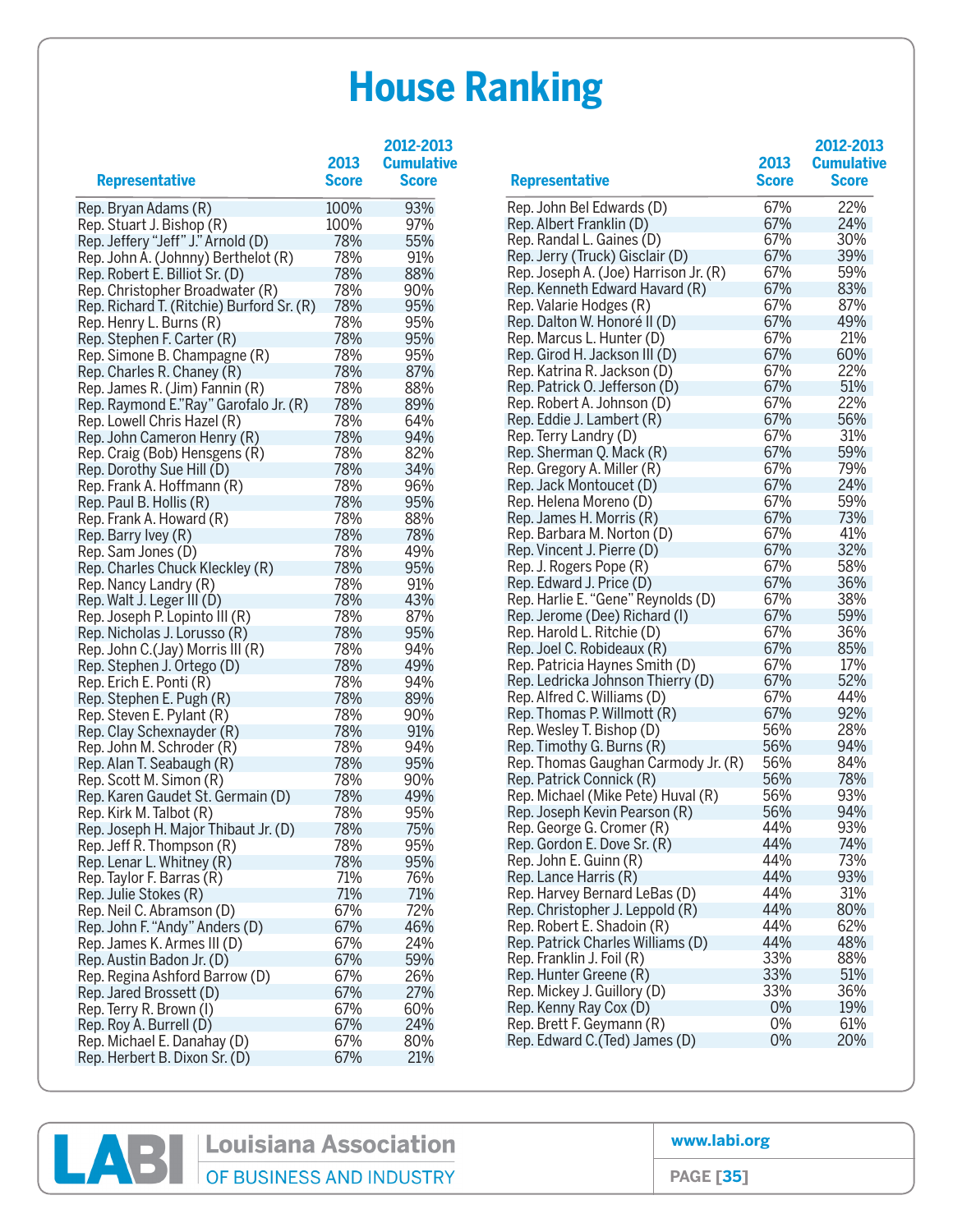#### **House Votes**

**HB 160, Reynolds—Tenure Reform and Teacher Evaluation—**This bill would have delayed the full implementation of critical components of teacher evaluation and tenure reform passed in prior years. LABI opposed this effort to delay teacher evaluations that will be based in part (50%) on student academic growth.

In recent years, the Legislature passed significant reforms to Louisiana teacher evaluations and tenure. HB 160 would have delayed the full implementation of the new teacher evaluation law and complementary tenure reforms. It was promoted as a necessary delay to tweak the system before full consequences occur, but the bill was not necessary, as no teacher could lose his/her job this year nor next due to receiving an "Ineffective" evaluation. This allows for sufficient time to make any necessary adjustments before any job is threatened.

The House agreed to the delay, but a strong, pro-reform Senate Education Committee blocked HB 160, defeating it by a 4-3 vote (to defer). A vote AGAINST final passage was a vote WITH LABI. The bill passed 102-0-3.

**HB 321, Huval—Jury Trial—**This bill originally would have allowed for expedited jury trials in certain civil cases, using only six jurors and limiting each side to three hours of case presentation. Amended in the House Civil Law Committee to allow such a trial, even when the amount of damages is less than \$50,000 (the amount usually required for a jury trial) if both parties agree. A vote FOR final passage was a vote WITH LABI. Passed House 95-0-10.

**HB 472, Morris—Class Actions—**This bill requires that a class action cannot be maintained if the court would be required to look at the merits of any individual class member's claim to determine whether or not the individual would fall within the defined class. It also requires that the plaintiff bears the burden of proof at the hearing on the motion to certify a class. A vote FOR final passage was a vote WITH LABI. Passed House 96-0-9.

**HB 589, Abramson—Latent Diseases**—This bill originally stipulated that if a defendant is granted a jury trial, that right remains with the defendant, even if the plaintiff later stipulates that his cause of action does not exceed \$50,000. A vote FOR final passage was a vote WITH LABI. Passed House 92-0-13.

**SB 117, Appel—Higher Education Accountability—**This bill would have created an Outcomes-Based Funding Task Force and, along with its companion bill, SB 118, would have utilized a national peer comparison model to reward colleges financially for performance. These bills would have injected true accountability into higher education, but Sen. Appel's pro-reform votes in the Senate, along with end-of-session politics, caused both bills to be blocked in the House.

Louisiana's higher education system lacks meaningful accountability and does little to recognize the varying role, scope, and missions of its 14 public universities. These bills would have created comparisons for outcomes with peer institutions in other states, ensuring performance measures that are relevant to each university and true reward and consequences for performance.

A vote FOR final passage was a vote WITH LABI. On the first vote, the bill failed 52-42-11. Upon reconsideration, the bill failed 40-60-5. The Voting Record is based on the original vote. SB 118 was not moved in the House.

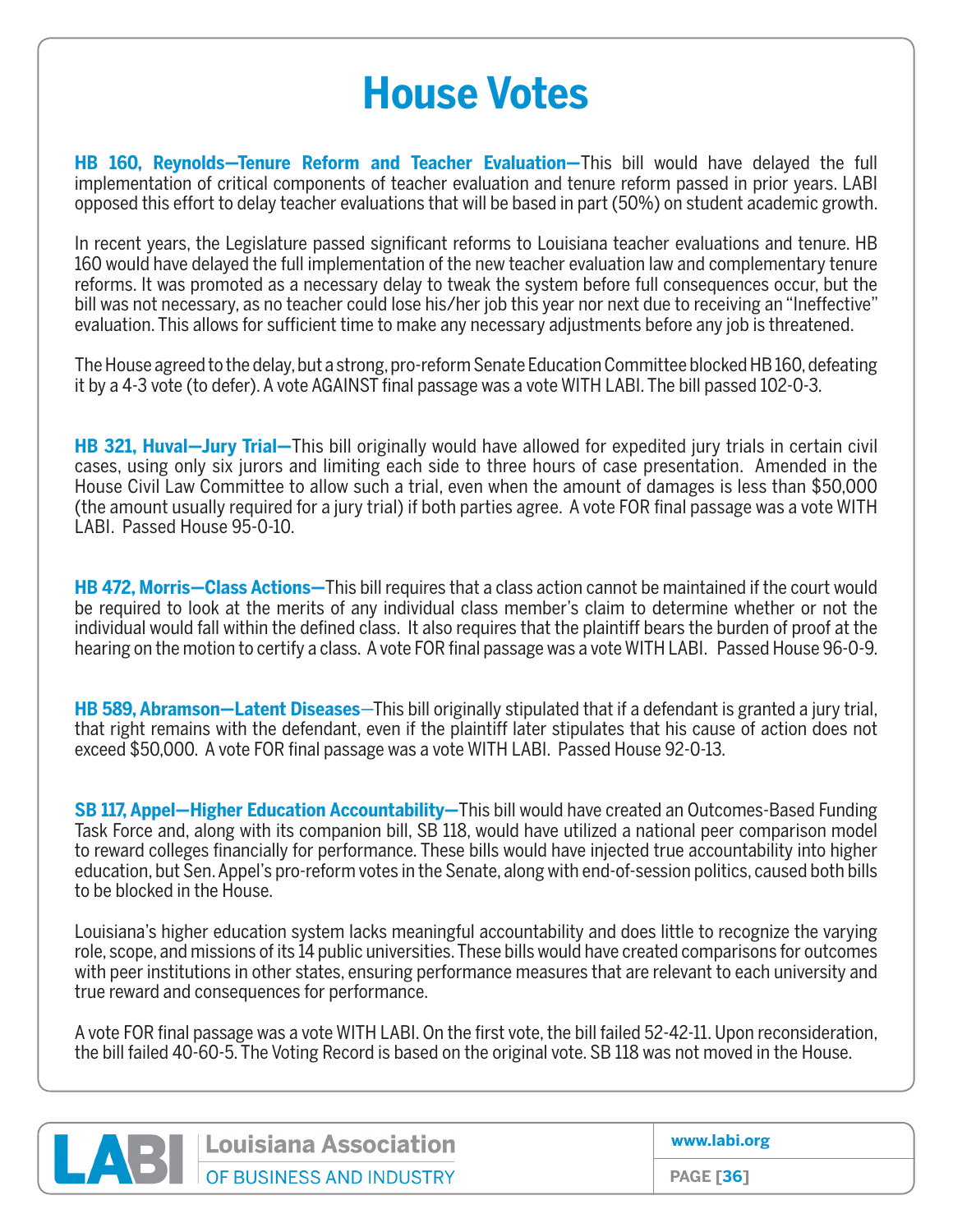|               | <b>Senate Score Card</b> |                     |                |                                                                                |                   |                   |                                 |                 |                      |                  |                   |                                    |                                     |                                    |                   |                     |
|---------------|--------------------------|---------------------|----------------|--------------------------------------------------------------------------------|-------------------|-------------------|---------------------------------|-----------------|----------------------|------------------|-------------------|------------------------------------|-------------------------------------|------------------------------------|-------------------|---------------------|
| 冨             | With LABI                | <b>Against LABI</b> | <b>Absent</b>  | <b>Description</b>                                                             | <b>Bill Value</b> | <b>Vote Value</b> | <b>Adley, Robert</b>            | Alario, John A. | Allain, R. L. "Bret" | Amedee, Jody     | Appel, Conrad     | <b>Broome, Sharon Weston</b>       | <b>Brown, Troy</b>                  | Buffington, Sherri Smith           | Chabert, Norby    | <b>Claitor, Dan</b> |
| <b>SB74</b>   | 27                       | 8                   |                | <b>Special Property Tax Assessments</b><br>4 Final Passage                     | 50                | 50                | $\mathbf 0$                     | 50              | 50                   | 50               | 50                | 50                                 | 50                                  | $\mathbf 0$                        | 50                | 50                  |
| <b>SB 117</b> | 26                       | 8                   | 5              | <b>Post-Secondary Accountability</b><br><b>Final Passage</b>                   | 30                | 30                | 30                              | $A-$            | 30                   | 30               | 30                | 0                                  | 0                                   | 30                                 | 30                | 30                  |
| <b>SB118</b>  | 27                       | $7^{\circ}$         |                | <b>Post-Secondary Accountability</b><br>5 Final Passage                        | 30                | 30                | 30                              | $A-$            | 30                   | 30               | 30                | $\mathbf 0$                        | $\mathbf 0$                         | 30                                 | 30                | 30                  |
| <b>SB153</b>  | 18                       | 19                  |                | <b>Alleged Pay Discrimination</b><br>2 Final Passage                           | 190               | 190               | 190                             | 190             | 190                  | $\mathbf 0$      | 190               | 0                                  | 0                                   | $\mathbf 0$                        | $\mathbf 0$       | 190                 |
| <b>SB 200</b> | 20<br>19                 | 15<br>17            | $\overline{3}$ | <b>Salt Dome Moratorium</b><br>4 Final Passage<br>Reconsideration              | 80                | 40<br>40          | 40<br>40                        | 40<br>40        | 0<br>$\overline{0}$  | 40<br>40         | 40<br>$\mathbf 0$ | 40<br>$\mathbf 0$                  | $\mathsf{O}\xspace$<br>$\mathsf{A}$ | 40<br>40                           | A<br>40           | 40<br>40            |
| <b>SB 206</b> | 22                       | 16                  |                | <b>School Governance</b><br>1 Final Passage                                    | 30                | 30                | 0                               | 30              | 30                   | 30               | 30                | $\mathsf{O}\xspace$                | 0                                   | $\mathbf 0$                        | 30                | 30                  |
| <b>SB 259</b> | 16<br>20                 | 20<br>17            | $\overline{c}$ | <b>Retirement Final Avg. Calculation</b><br>3 Final Passage<br>Reconsideration | 30                | 15<br>15          | $\boldsymbol{0}$<br>$\mathbf 0$ | 15<br>15        | 15<br>15             | 0<br>$\mathbf 0$ | 15<br>15          | $\mathsf{O}\xspace$<br>$\mathbf 0$ | $\mathsf{O}\xspace$<br>$\mathbf 0$  | $\mathsf{O}\xspace$<br>$\mathbf 0$ | $\mathbf 0$<br>15 | 15<br>15            |
| <b>HB 472</b> | 36                       | 0                   | 3              | <b>Class Actions</b><br><b>Final Passage</b>                                   | 30                | 30                | 30                              | 30              | 30                   | 30               | 30                | 30                                 | 30                                  | 30                                 | 30                | 30                  |
| <b>HB 589</b> | 35                       |                     |                | <b>Class Actions</b><br>0 4 Final Passage                                      | 30                | 30                | A-                              | 30              | 30                   | 30               | 30                | 30                                 | 30                                  | 30                                 | 30                | 30                  |
|               |                          |                     |                | 2013 Possible                                                                  |                   | 500               | 500                             | 500             | 500                  | 500              | 500               | 500                                | 460                                 | 500                                | 460               | 500                 |
|               |                          |                     |                | 2013 Earned                                                                    |                   |                   | 360                             | 440             | 420                  | 280              | 460               | 150                                | 110                                 | 200                                | 255               | 500                 |
|               |                          |                     |                | 2013 Score %                                                                   |                   |                   | 72                              | 88              | 84                   | 56               | 92                | 30                                 | 24                                  | 40                                 | 55                | 100                 |
|               |                          |                     |                | 2012-13 Possible 2096                                                          |                   |                   |                                 | 2096 2096       | 2096                 | 2096             | 2096              | 2096                               |                                     | 2056 2096                          | 2056              | 2096                |
|               |                          |                     |                | 2012-13 Earned                                                                 |                   |                   |                                 | 1556 2036       | 1871                 | 1821             | 1981              | 725                                | 1556                                | 1461                               | 1671              | 1684                |
|               |                          |                     |                | 2012-2013 Cumulative Score %                                                   |                   |                   | 74                              | 97              | 89                   | 87               | 95                | 35                                 | 76                                  | 70                                 | 81                | 80                  |

**EXAMPLE CONSIGNAL CONSIDERED AND ASSOCIATION www.labi.org PAGE [37]**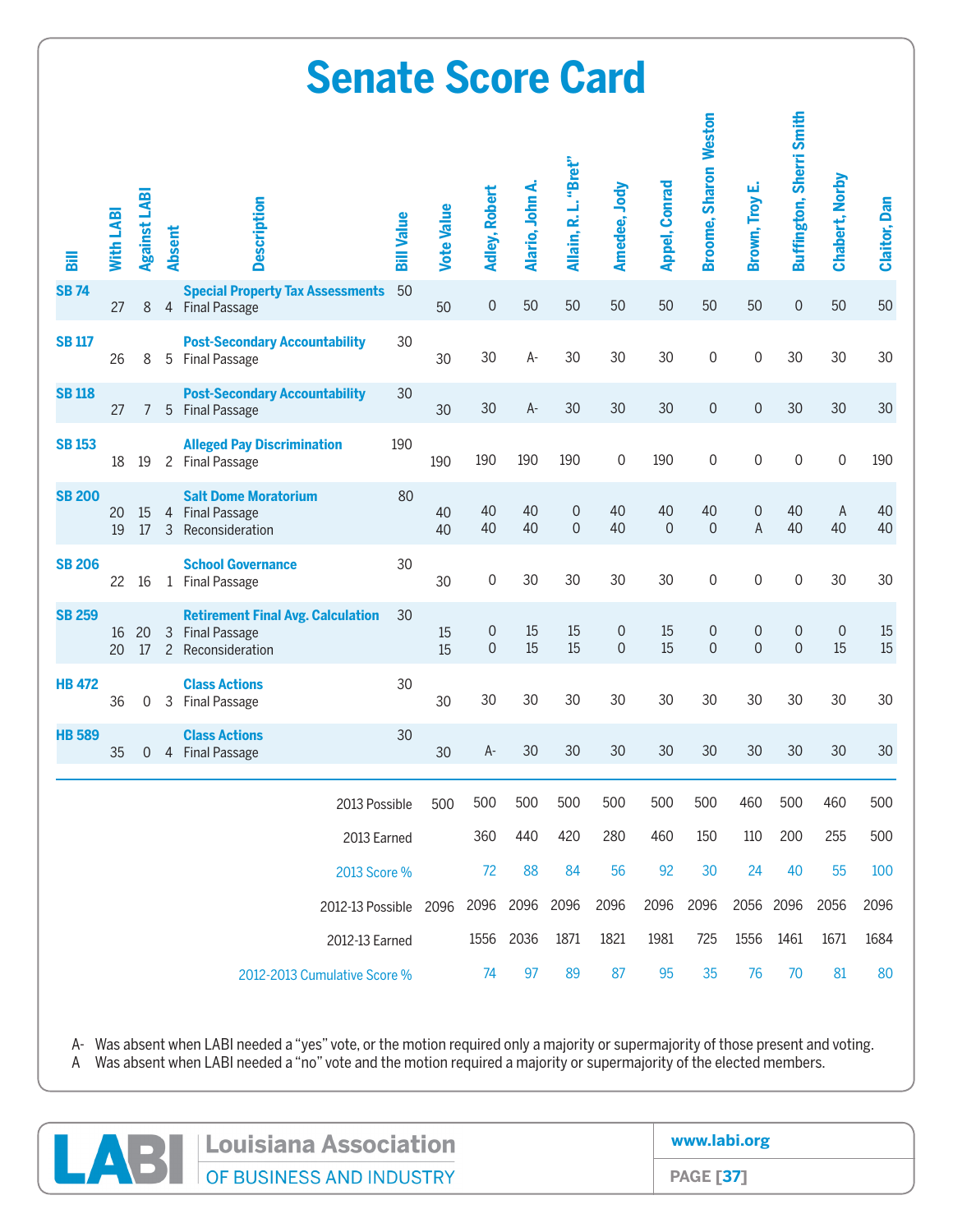|               | <b>Senate Score Card</b> |                     |                |                                                                                |                   |                   |                                    |                                    |                           |                       |                                         |                      |                     |                               |                      |                                         |
|---------------|--------------------------|---------------------|----------------|--------------------------------------------------------------------------------|-------------------|-------------------|------------------------------------|------------------------------------|---------------------------|-----------------------|-----------------------------------------|----------------------|---------------------|-------------------------------|----------------------|-----------------------------------------|
| <b>Bill</b>   | With LABI                | <b>Against LABI</b> | <b>Absent</b>  | Description                                                                    | <b>Bill Value</b> | <b>Vote Value</b> | Cortez, Page                       | Crowe, A. G.                       | Donahue, Jack             | Dorsey-Colomb, Yvonne | Erdey, Dale M.                          | <b>Gallot, Rick</b>  | Guillory, Elbert L. | Heitmeier, David              | Johns, Ronnie        | Kostelka, Robert W. "Bob"               |
| <b>SB74</b>   | 27                       | 8                   |                | <b>Special Property Tax Assessments</b><br>4 Final Passage                     | 50                | 50                | 50                                 | 50                                 | 50                        | 50                    | 50                                      | A                    | A                   | $\mathbf 0$                   | $\mathsf{O}\xspace$  | $\mathsf{O}\xspace$                     |
| <b>SB117</b>  | 26                       | 8                   | 5              | <b>Post-Secondary Accountability</b><br><b>Final Passage</b>                   | 30                | 30                | 30                                 | 30                                 | 30                        | 0                     | A-                                      | 0                    | 30                  | $\mathbf 0$                   | 30                   | 30                                      |
| <b>SB118</b>  | 27                       | $7^{\circ}$         |                | <b>Post-Secondary Accountability</b><br>5 Final Passage                        | 30                | 30                | 30                                 | 30                                 | 30                        | $\mathsf{O}\xspace$   | A-                                      | $\mathbf 0$          | 30                  | $\mathbf 0$                   | 30                   | 30                                      |
| <b>SB153</b>  | 18                       | 19                  |                | <b>Alleged Pay Discrimination</b><br>2 Final Passage                           | 190               | 190               | 190                                | 190                                | 190                       | 0                     | 190                                     | 0                    | Α                   | 0                             | 190                  | 0                                       |
| <b>SB 200</b> | 20<br>19                 | 15<br>17            | $\overline{3}$ | <b>Salt Dome Moratorium</b><br>4 Final Passage<br>Reconsideration              | 80                | 40<br>40          | $\boldsymbol{0}$<br>$\overline{0}$ | $\boldsymbol{0}$<br>$\overline{0}$ | $\mathsf{O}\xspace$<br>40 | 0<br>$\overline{0}$   | $\mathbf 0$<br>40                       | 40<br>40             | A<br>$\overline{A}$ | $\theta$<br>40                | 40<br>$\overline{0}$ | 40<br>40                                |
| <b>SB 206</b> | 22                       | 16                  |                | <b>School Governance</b><br>1 Final Passage                                    | 30                | 30                | 30                                 | 30                                 | 30                        | 0                     | $\mathbf 0$                             | 0                    | 30                  | 30                            | 30                   | 0                                       |
| <b>SB 259</b> | 16<br>20                 | 20<br>17            | $\overline{c}$ | <b>Retirement Final Avg. Calculation</b><br>3 Final Passage<br>Reconsideration | 30                | 15<br>15          | 15<br>15                           | 15<br>15                           | 15<br>15                  | 0<br>$\overline{0}$   | $\boldsymbol{0}$<br>$\mathsf{O}\xspace$ | $A -$<br>$\mathbf 0$ | 15<br>15            | $\overline{0}$<br>$\mathbf 0$ | 15<br>15             | $\boldsymbol{0}$<br>$\mathsf{O}\xspace$ |
| <b>HB 472</b> | 36                       | 0                   | 3              | <b>Class Actions</b><br><b>Final Passage</b>                                   | 30                | 30                | 30                                 | 30                                 | 30                        | 30                    | 30                                      | $A -$                | A-                  | 30                            | 30                   | 30                                      |
| <b>HB 589</b> | 35                       |                     |                | <b>Class Actions</b><br>0 4 Final Passage                                      | 30                | 30                | 30                                 | 30                                 | 30                        | 30                    | 30                                      | 30                   | $A-$                | 30                            | 30                   | 30                                      |
|               |                          |                     |                | 2013 Possible                                                                  |                   | 500               | 500                                | 500                                | 500                       | 500                   | 500                                     | 450                  | 180                 | 500                           | 500                  | 500                                     |
|               |                          |                     |                | 2013 Earned                                                                    |                   |                   | 420                                | 420                                | 460                       | 110                   | 340                                     | 110                  | 120                 | 130                           | 410                  | 200                                     |
|               |                          |                     |                | 2013 Score %                                                                   |                   |                   | 84                                 | 84                                 | 92                        | 22                    | 68                                      | 24                   | 67                  | 26                            | 82                   | 40                                      |
|               |                          |                     |                | 2012-13 Possible 2096 2096 2096                                                |                   |                   |                                    |                                    | 2096                      | 2096                  | 2096                                    | 2046                 |                     | 1776 2096                     | 2096                 | 2096                                    |
|               |                          |                     |                | 2012-13 Earned                                                                 |                   |                   | 1921                               | 1941                               | 1984                      | 445                   | 1070                                    | 445                  | 1661                | 1213                          | 1518                 | 1082                                    |
|               |                          |                     |                | 2012-2013 Cumulative Score %                                                   |                   |                   | 92                                 | 93                                 | 95                        | 21                    | 51                                      | 22                   | 94                  | 58                            | 72                   | 52                                      |

**EXAMPLE CONSIGNAL CONSIDERED AND ASSOCIATION www.labi.org PAGE [38]**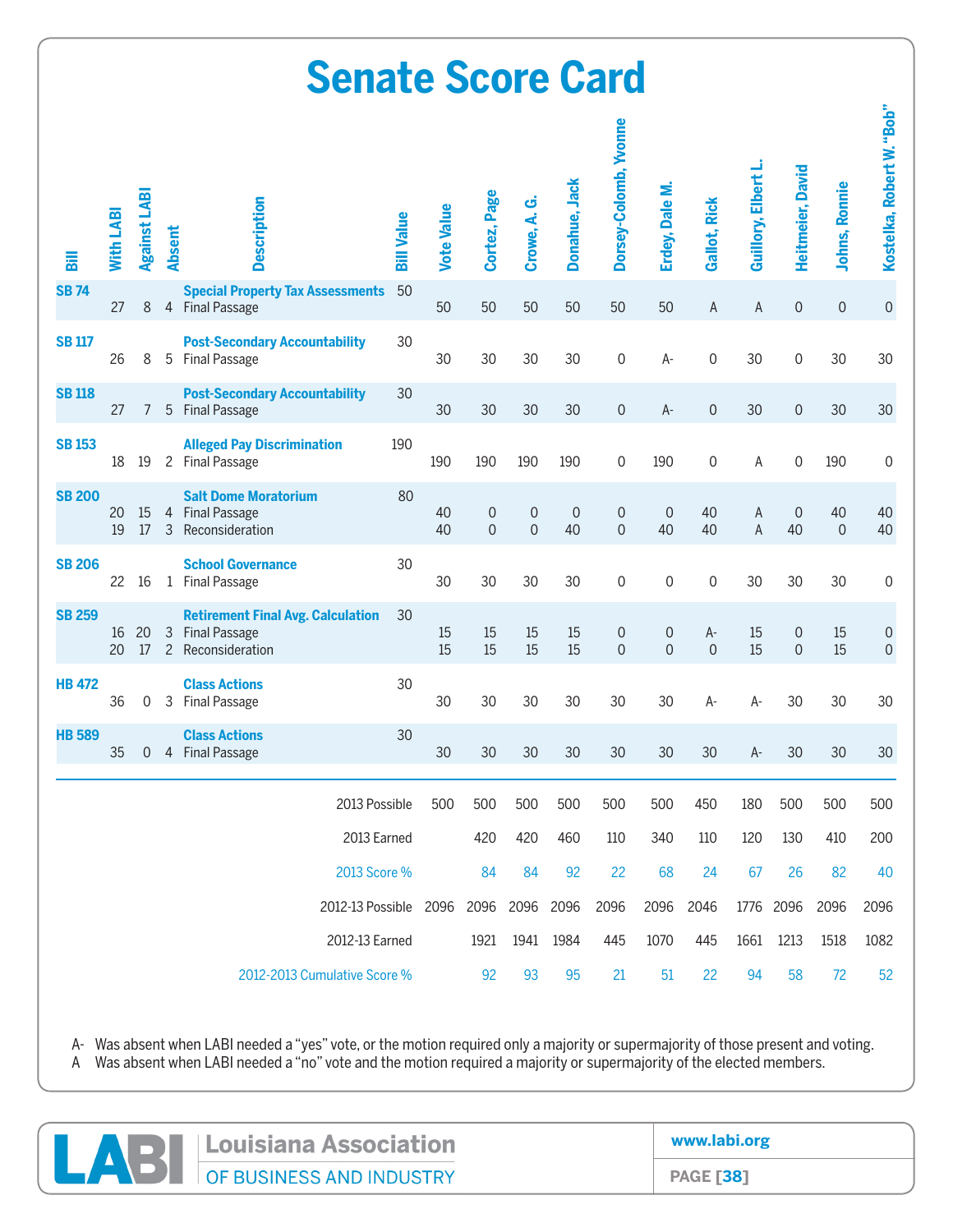#### **Senate Score Card**

| 5ill          | With LABI | <b>Against LABI</b> | <b>Absent</b>       | <b>Description</b>                                                                  | <b>Bill Value</b> | <b>Vote Value</b> | LaFleur, Eric                 | Long, Gerald               | Martiny, Daniel "Danny" | Mills, Fred H                              | Morrell, Jean-Paul J.              | Morrish, Dan "Blade"                       | Murry, Edwin R.     | Nevers, Ben         | Peacock, Barrow   | Perry, Jonathan "J. P."                 |
|---------------|-----------|---------------------|---------------------|-------------------------------------------------------------------------------------|-------------------|-------------------|-------------------------------|----------------------------|-------------------------|--------------------------------------------|------------------------------------|--------------------------------------------|---------------------|---------------------|-------------------|-----------------------------------------|
| <b>SB74</b>   | 27        | 8                   | 4                   | <b>Special Property Tax Assessments</b><br><b>Final Passage</b>                     | 50                | 50                | 50                            | 50                         | 50                      | 50                                         | 50                                 | $\mathsf{O}\xspace$                        | 50                  | 50                  | 50                | 50                                      |
| <b>SB 117</b> | 26        | 8                   | 5                   | <b>Post-Secondary Accountability</b><br><b>Final Passage</b>                        | 30                | 30                | $A-$                          | 30                         | 30                      | 30                                         | A-                                 | 30                                         | 0                   | 30                  | 30                | 30                                      |
| <b>SB118</b>  | 27        |                     |                     | <b>Post-Secondary Accountability</b><br>7 5 Final Passage                           | 30                | 30                | $A -$                         | 30                         | 30                      | 30                                         | $A-$                               | 30                                         | $\mathsf{O}\xspace$ | 30                  | 30                | 30                                      |
| <b>SB153</b>  | 18        | 19                  |                     | <b>Alleged Pay Discrimination</b><br>2 Final Passage                                | 190               | 190               | 0                             | 190                        | 190                     | 0                                          | $\mathsf{O}\xspace$                | 190                                        | 0                   | 0                   | 190               | 190                                     |
| <b>SB 200</b> | 20<br>19  | 15<br>17            | 3                   | <b>Salt Dome Moratorium</b><br>4 Final Passage<br>Reconsideration                   | 80                | 40<br>40          | $\mathbf 0$<br>$\overline{0}$ | 40<br>$\overline{A}$       | 40<br>40                | $\mathsf{O}\xspace$<br>$\mathsf{O}\xspace$ | $\boldsymbol{0}$<br>$\overline{0}$ | $\mathsf{O}\xspace$<br>$\mathsf{O}\xspace$ | 40<br>40            | 40<br>$\mathbf 0$   | 40<br>$\mathbf 0$ | $\boldsymbol{0}$<br>$\mathsf{O}\xspace$ |
| <b>SB 206</b> | 22        | 16                  |                     | <b>School Governance</b><br>1 Final Passage                                         | 30                | 30                | 30                            | 30                         | 30                      | 30                                         | 0                                  | $\mathbf 0$                                | 0                   | 0                   | 30                | $\mathbf 0$                             |
| <b>SB 259</b> | 16<br>20  | 20<br>17            | 3<br>$\overline{c}$ | <b>Retirement Final Avg. Calculation</b><br><b>Final Passage</b><br>Reconsideration | 30                | 15<br>15          | $\overline{0}$<br>15          | $\mathbf 0$<br>$\mathbf 0$ | 15<br>15                | 15<br>15                                   | 0<br>$\mathsf{O}\xspace$           | 15<br>15                                   | 0<br>$\mathbf 0$    | $\mathbf 0$<br>$A-$ | 15<br>15          | $15\,$<br>$15\,$                        |
| <b>HB 472</b> | 36        | $\mathsf{O}$        | $\mathcal{S}$       | <b>Class Actions</b><br><b>Final Passage</b>                                        | 30                | 30                | 30                            | 30                         | 30                      | 30                                         | 30                                 | 30                                         | 30                  | 30                  | 30                | 30                                      |
| <b>HB 589</b> | 35        | $\overline{0}$      | $\overline{4}$      | <b>Class Actions</b><br><b>Final Passage</b>                                        | 30                | 30                | 30                            | 30                         | 30                      | 30                                         | A-                                 | 30                                         | 30                  | 30                  | 30                | 30                                      |
|               |           |                     |                     | 2013 Possible                                                                       |                   | 500               | 500                           | 460                        | 500                     | 500                                        | 500                                | 500                                        | 500                 | 500                 | 500               | 500                                     |
|               |           |                     |                     | 2013 Earned                                                                         |                   |                   | 155                           | 430                        | 500                     | 230                                        | 80                                 | 340                                        | 190                 | 210                 | 460               | 390                                     |
|               |           |                     |                     | 2013 Score %                                                                        |                   |                   | 31                            | 93                         | 100                     | 46                                         | 16                                 | 68                                         | 38                  | 42                  | 92                | 78                                      |
|               |           |                     |                     | 2012-13 Possible 2096                                                               |                   |                   |                               | 2096 2056                  | 2096                    | 2096                                       | 2096                               | 2096                                       |                     | 2096 2096           | 2096              | 2096                                    |
|               |           |                     |                     | 2012-13 Earned                                                                      |                   |                   | 706                           | 1746                       | 2001                    | 1180                                       | 736                                | 1400                                       | 525                 | 758                 | 2056              | 1350                                    |
|               |           |                     |                     | 2012-2013 Cumulative Score %                                                        |                   |                   | 34                            | 85                         | 95                      | 56                                         | 35                                 | 67                                         | 25                  | 36                  | 98                | 64                                      |

| Louisiana Association     | www.labi.org     |  |
|---------------------------|------------------|--|
| LOF RUSINESS AND INDUSTRY | <b>PAGE [39]</b> |  |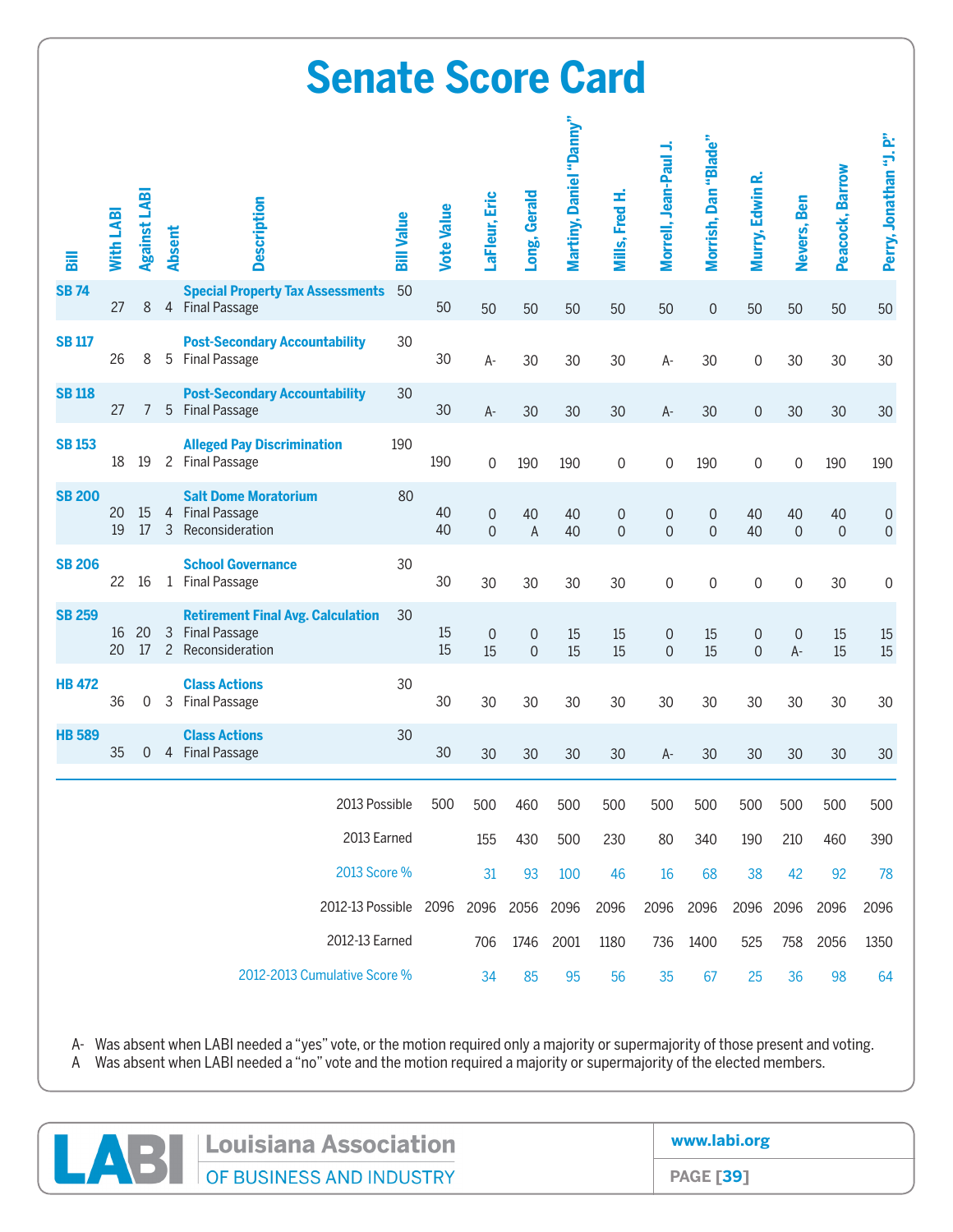#### **Senate Score Card**

| 冨             | With LABI | <b>Against LABI</b> | <b>Absent</b> | Description                                                                    | <b>Bill Value</b> | <b>Vote Value</b> | Peterson, Karen Carter     | Riser, Neil            | Smith, Gary | Smith, John R.   | Tarver, Gregory                    | <b>Thompson, Francis</b>           | <b>Walsworth, Mike</b> | Ward, Rick                 | White, Mack "Bodi" |  |
|---------------|-----------|---------------------|---------------|--------------------------------------------------------------------------------|-------------------|-------------------|----------------------------|------------------------|-------------|------------------|------------------------------------|------------------------------------|------------------------|----------------------------|--------------------|--|
| <b>SB74</b>   | 27        | 8                   |               | <b>Special Property Tax Assessments</b><br>4 Final Passage                     | 50                | 50                | 50                         | 50                     | 50          | A                | $\mathbf 0$                        | $\mathsf{O}\xspace$                | 50                     | A                          | 50                 |  |
| <b>SB117</b>  | 26        | 8                   |               | <b>Post-Secondary Accountability</b><br>5 Final Passage                        | 30                | 30                | 0                          | 30                     | 30          | Α                | 0                                  | 30                                 | 30                     | 30                         | 30                 |  |
| <b>SB118</b>  | 27        | 7 <sup>7</sup>      |               | <b>Post-Secondary Accountability</b><br>5 Final Passage                        | 30                | 30                | $\mathbf 0$                | 30                     | 30          | A                | 30                                 | 30                                 | 30                     | 30                         | 30                 |  |
| <b>SB153</b>  | 18        | 19                  |               | <b>Alleged Pay Discrimination</b><br>2 Final Passage                           | 190               | 190               | 0                          | 190                    | $\mathsf 0$ | A                | $\mathsf{O}\xspace$                | $\mathsf{O}\xspace$                | 190                    | $\mathsf{O}\xspace$        | 190                |  |
| <b>SB 200</b> | 20<br>19  | 15<br>17            | $\mathbf{3}$  | <b>Salt Dome Moratorium</b><br>4 Final Passage<br>Reconsideration              | 80                | 40<br>40          | $\mathbf 0$<br>$\mathbf 0$ | 40<br>40               | 40<br>40    | A<br>40          | 40<br>40                           | 40<br>$\mathsf{O}\xspace$          | 40<br>40               | $\mathbf 0$<br>$\mathbf 0$ | A<br>40            |  |
| <b>SB 206</b> | 22        | 16                  |               | <b>School Governance</b><br>1 Final Passage                                    | 30                | 30                | 0                          | 30                     | 30          | A                | $\mathsf{O}\xspace$                | $\mathbf 0$                        | 30                     | 30                         | 30                 |  |
| <b>SB 259</b> | 16<br>20  | 20<br>17            | $2^{\circ}$   | <b>Retirement Final Avg. Calculation</b><br>3 Final Passage<br>Reconsideration | 30                | 15<br>15          | 0<br>$\mathbf 0$           | $\boldsymbol{0}$<br>15 | 15<br>15    | A<br>$\mathsf A$ | $\boldsymbol{0}$<br>$\overline{0}$ | $\mathsf{O}\xspace$<br>$\mathbf 0$ | 15<br>15               | $A-$<br>$\mathbf 0$        | $\theta$<br>15     |  |
| <b>HB 472</b> | 36        | 0                   | 3             | <b>Class Actions</b><br><b>Final Passage</b>                                   | 30                | 30                | 30                         | 30                     | 30          | 30               | A-                                 | 30                                 | 30                     | 30                         | 30                 |  |
| <b>HB 589</b> | 35        |                     |               | <b>Class Actions</b><br>0 4 Final Passage                                      | 30                | 30                | 30                         | 30                     | 30          | $A -$            | 30                                 | 30                                 | 30                     | 30                         | 30                 |  |
|               |           |                     |               | 2013 Possible                                                                  |                   | 500               | 500                        | 500                    | 500         | 100              | 500                                | 500                                | 500                    | 450                        | 460                |  |
|               |           |                     |               | 2013 Earned                                                                    |                   |                   | 110                        | 485                    | 310         | 70               | 140                                | 160                                | 500                    | 150                        | 445                |  |
|               |           |                     |               | 2013 Score %                                                                   |                   |                   | 22                         | 97                     | 62          | 70               | 28                                 | 32                                 | 100                    | 33                         | 97                 |  |
|               |           |                     |               | 2012-13 Possible 2096 2096 2096                                                |                   |                   |                            |                        | 2096        | 1696             | 2096                               | 2096                               |                        | 2096 2046                  | 2056               |  |
|               |           |                     |               | 2012-13 Earned                                                                 |                   |                   | 390                        | 1856                   | 1351        | 885              | 1396                               | 1076                               | 2044                   | 1269                       | 1959               |  |
|               |           |                     |               | 2012-2013 Cumulative Score %                                                   |                   |                   | 19                         | 89                     | 64          | 52               | 67                                 | 51                                 | 98                     | 62                         | 95                 |  |

**EXABLE DUISIANA ASSOCIATION www.labi.org PAGE [40]**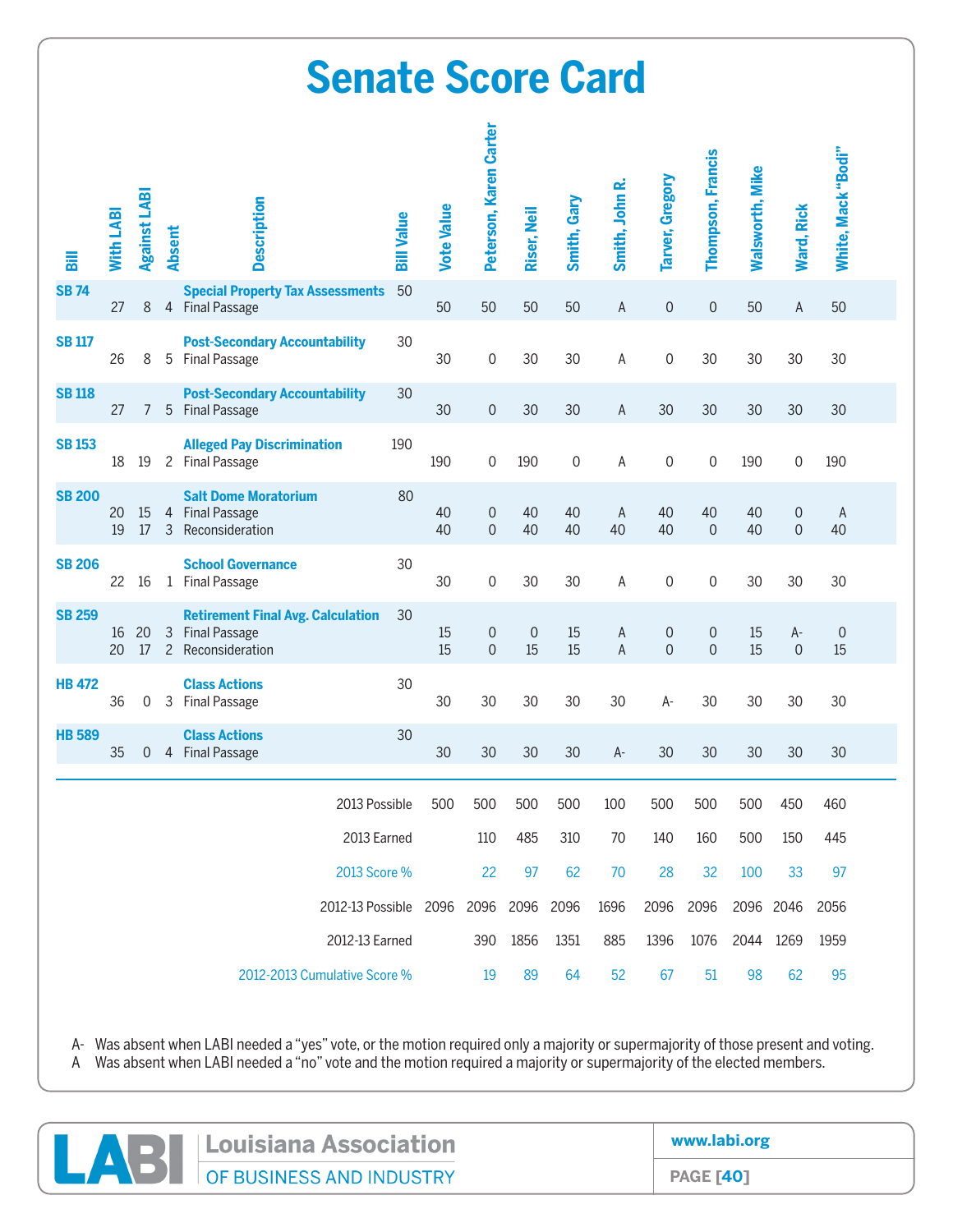#### **Senate Ranking**

| <b>Representative</b>            | 2013<br>Score | 2012-2013<br><b>Cumulative</b><br><b>Score</b> |
|----------------------------------|---------------|------------------------------------------------|
| Sen. Daniel A. Claitor (R)       | 100%          | 80%                                            |
| Sen. Daniel R. Martiny (R)       | 100%          | 95%                                            |
| Sen. Mike A. Walsworth (R)       | 100%          | 98%                                            |
| Sen. Neil H. Riser (R)           | 97%           | 89%                                            |
| Sen. Mack "Bodi" White (R)       | 97%           | 95%                                            |
| Sen. Gerald Long (R)             | 93%           | 85%                                            |
| Sen. Conrad Appel (R)            | 92%           | 95%                                            |
| Sen. Jack Donahue (R)            | 92%           | 95%                                            |
| Sen. Barrow Peacock (R)          | 92%           | 98%                                            |
| Sen. John A. Alario Jr. (R)      | 88%           | 97%                                            |
| Sen. Robert "Bret" Allain II (R) | 84%           | 89%                                            |
| Sen. Patrick Page Cortez (R)     | 84%           | 92%                                            |
| Sen. A.G. Crowe (R)              | 84%           | 93%                                            |
| Sen. Ronnie (Ronnie) Johns (R)   | 82%           | 72%                                            |
| Sen. Jonathan R. Perry (R)       | 78%           | 64%                                            |
| Sen. Robert R. Adley (R)         | 72%           | 74%                                            |
| Sen. Gary L. Smith Jr. (D)       | 70%           | 52%                                            |
| Sen. Dale M. Erdey (R)           | 68%           | 51%                                            |
| Sen. Dan "Blade" Morrish (R)     | 68%           | 67%                                            |
| Sen. Elbert L. Guillory (R)      | 67%           | 94%                                            |
| Sen. John R. Smith (R)           | 62%           | 64%                                            |
| Sen. Lee "Jody" Amedee III (R)   | 56%           | 87%                                            |
| Sen. Nobert (Norby) Chabert (R)  | 55%           | 81%                                            |
| Sen. Fred H. Mills Jr. (R)       | 46%           | 56%                                            |
| Sen. Ben W. Nevers Sr. (D)       | 42%           | 36%                                            |
| Sen. Sherri Smith Buffington (R) | 40%           | 70%                                            |
| Sen. Robert W. Kostelka (R)      | 40%           | 52%                                            |
| Sen. Edwin R. Murray (D)         | 38%           | 25%                                            |
| Sen. Rick Ward III (R)           | 33%           | 62%                                            |
| Sen. Francis C. Thompson (D)     | 32%           | 51%                                            |
| Sen. Eric LaFleur (D)            | 31%           | 34%                                            |
| Sen. Sharon Weston Broome (D)    | 30%           | 35%                                            |
| Sen. Gregory Tarver (D)          | 28%           | 67%                                            |
| Sen. David Heitmeier (D)         | 26%           | 58%                                            |
| Sen. Troy E. Brown (D)           | 24%           | 76%                                            |
| Sen. Rick Gallot (D)             | 24%           | 22%                                            |
| Sen. Yvonne Dorsey-Colomb (D)    | 22%           | 21%                                            |
| Sen. Karen Carter Peterson (D)   | 22%           | 19%                                            |
| Sen. Jean-Paul Morrell (D)       | 16%           | 35%                                            |
|                                  |               |                                                |



**www.labi.org**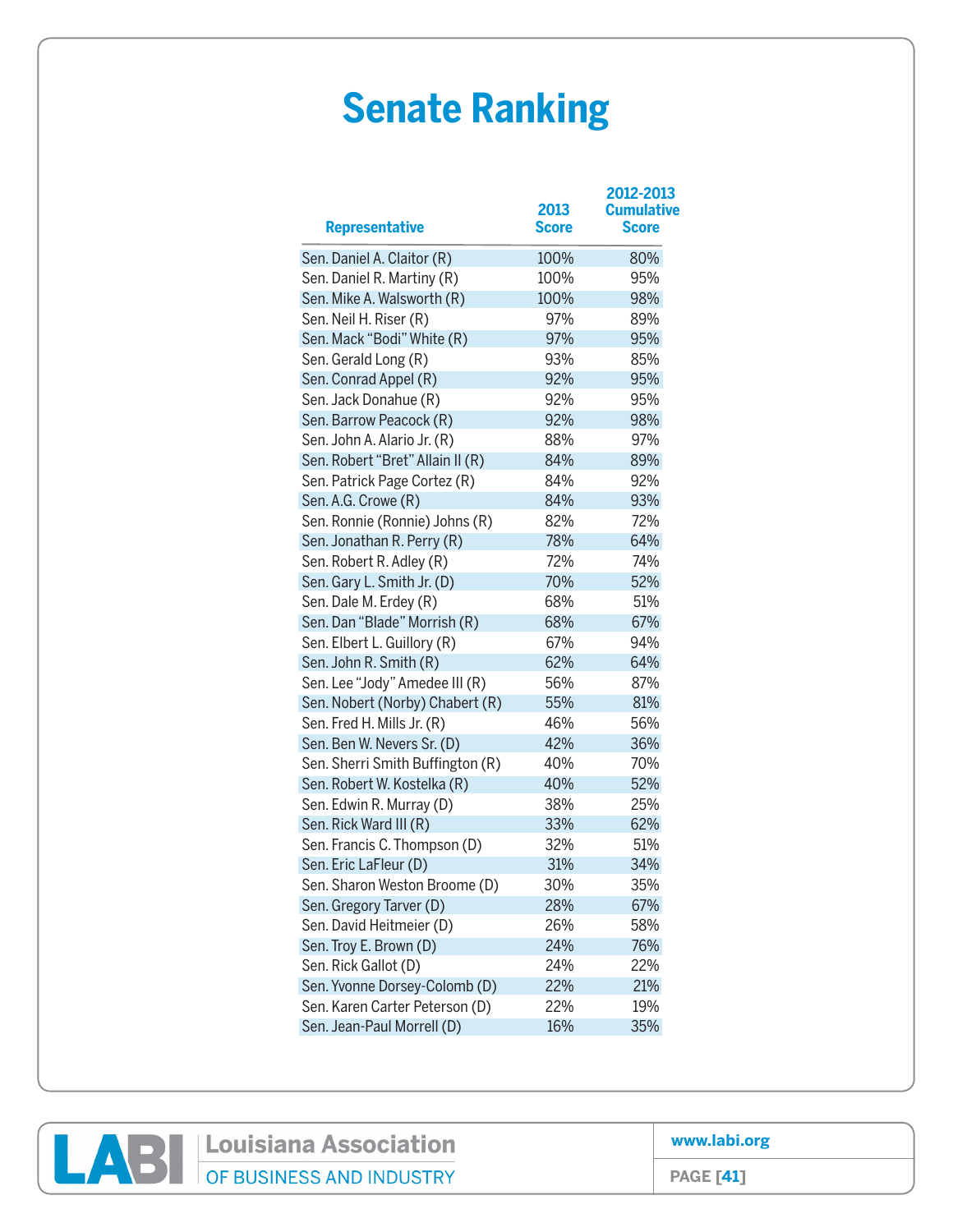#### **Senate Votes**

**SB 74, Johns—Business Property Tax, Special Level Assessments/Removal of Income Test—**Under current law, seniors and certain veterans and disabled individuals may be granted special level property tax assessments ("freezes"), provided their income does not exceed about \$70,000 (2013) of adjusted gross income. This constitutional amendment would have expanded these property tax "freezes" by removing the income restriction entirely, thereby granting the property tax freezes regardless of income and including those homeowners not even on fixed incomes. Our homestead exemption and special assessment freezes are already among the most generous in the country.About 40% of all homeowners statewide still pay zero property tax. A significant number of homesteads already benefit from frozen assessments — as high as 30% in one parish. Freezing these assessments is not a "true" tax break, because the property taxes from these homeowners will be shifted to businesses, renters, and all other homeowners whose property taxes increase year after year.

Following debate on this bill, Sen. Johns moved for final passage. A vote of two-thirds of the Senate (26 senators) would have been required for the Senate to finally pass the bill. A vote AGAINST final passage was a vote WITH LABI. The motion failed by a vote of 8-27-4, with 26 votes needed for final passage.

**SB 117 and SB 118, Appel—Higher Education Accountability—**SB 117 would have created an Outcomes-Based Funding Task Force and, along with its companion bill, SB 118, also by Sen. Appel, would have utilized a national peer comparison model to reward colleges financially for performance. These bills would have injected true accountability into higher education, but Sen. Appel's pro-reform votes in the Senate, along with end-ofsession politics, caused both bills to be blocked in the House.

Louisiana's higher education system lacks meaningful accountability and does little to recognize the varying role, scope, and missions of its 14 public universities. These bills would have created comparisons for outcomes with peer institutions in other states, ensuring performance measures that are relevant to each university and true reward and consequences for performance. A vote FOR final passage on SB 117 was a vote WITH LABI. The bill passed 26-8-5. A vote FOR final passage on SB 118 was a vote WITH LABI. The bill passed 27-7-5.

**SB 153, Murray—Alleged Pay Discrimination**—This bill would have exposed employers to lawsuits by disgruntled employees who allege they were paid less "for the same or substantially similar work" than their co-workers of the opposite sex because of gender. Federal and state laws already exist that provide remedies for such discrimination, but this bill would have established a new cause of action, increasing the number of lawsuits against Louisiana employers.

The bill's proponents promoted it as "equal pay for women" legislation, but this was merely a sales pitch since there are laws currently on the books that permit individuals of either sex who have been subjected to true pay discrimination to obtain redress. The creation of a new cause of action to allow unhappy employees to sue their employers would only burden the courts and increase the cost of doing business in Louisiana. Were this bill enacted, employers with perfectly sound reasons for their pay differentials could have been dragged into court to prove it, incurring costs of time, effort and legal fees spent in defending themselves.



**LABI CONSIDERS AND INDUSTRY** 

**www.labi.org**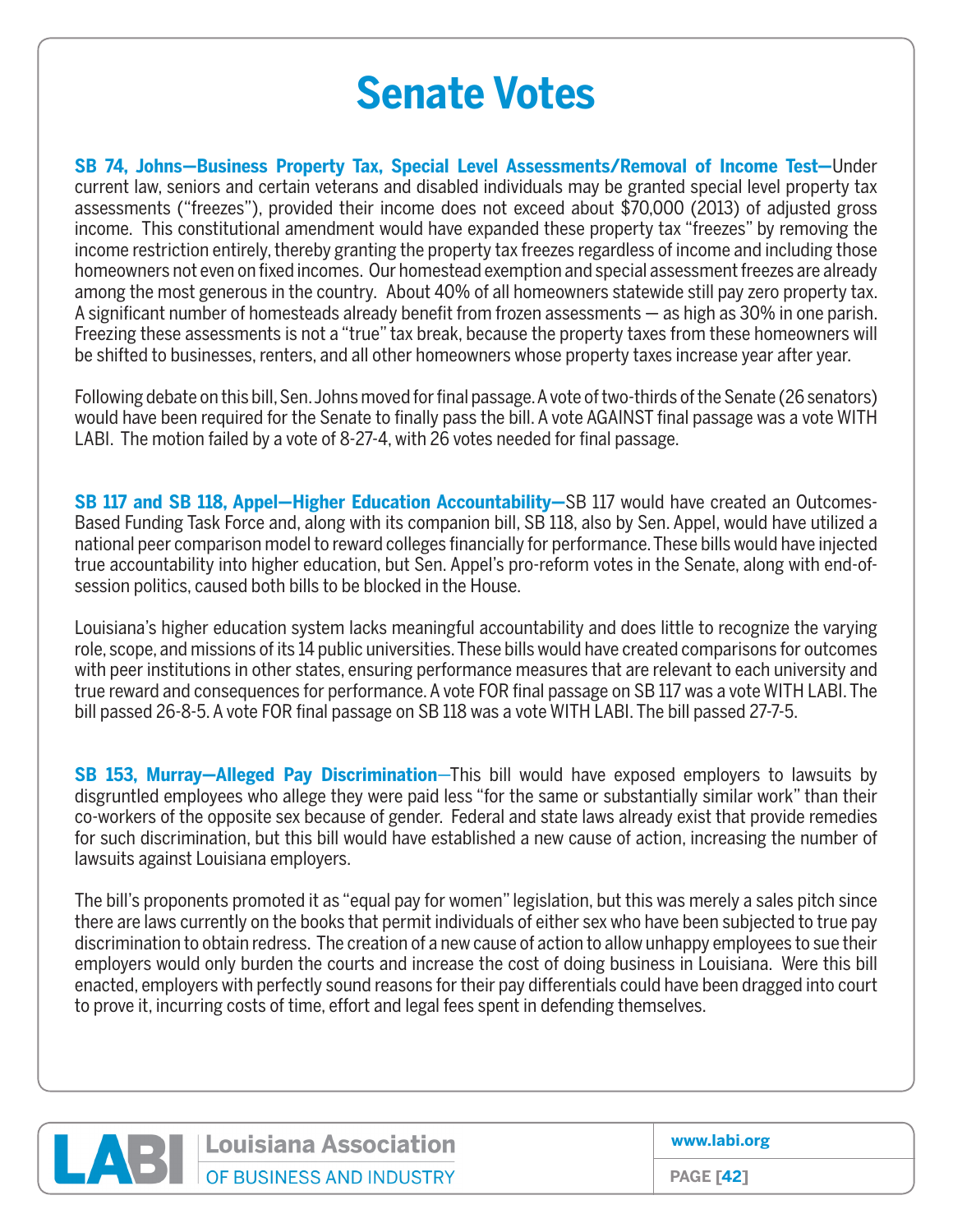Enactment of the bill would also have had an adverse impact on Louisiana's economic development. It would have discouraged business investment in the state. Businesses are very sensitive to laws governing the management of their workforces—especially laws regarding pay scales—because these laws substantially impact their bottom lines. Businesses tend not to locate or remain in states where their employees have more opportunities to sue them. The states of Alabama, Mississippi and Texas do not have such a law.

A vote AGAINST final passage was a vote WITH LABI. The bill failed, 19 – 18 – 2, as it did not garner the 20 votes required for final passage. The bill was brought up later on reconsideration, at which time it was amended to apply only to state employees. LABI had no position on the amendment and no position on the bill once it was amended in this manner. As amended, the bill passed the Senate and eventually the House.

**SB 200, Mills—Salt Domes—**This bill originally would have prohibited the issuance of permits to construct or operate salt dome caverns until certain conditions are met; as amended would prohibit permits for new caverns if underlying a state-owned water bottom that had previously failed due to man-made causes; would exempt SPR and LOOP; as further amended on reconsideration, would have also imposed a 5-year moratorium on permits and would have applied the provisions to parishes within the coastal zone, west of the Atchafalaya, and with a population of 100,000 or less. A vote AGAINST final passage was a vote WITH LABI. Failed, 15-29-4, on May 7, 2013. A vote AGAINST final passage on reconsideration was a vote WITH LABI. Failed, 17-19-3, on May 21, 2013.

**SB 206, LaFleur—School Governance—**This bill would have allowed principals in high performing schools to have increased authority regarding personnel and budgeting. This earned autonomy governance model would allow school leaders to actually select their staffs and manage their budgets, operating somewhat like charter schools, rather than as a central office down model.

Though it would appear to just be common sense for school leaders, who are held accountable for school performance, to have control over their teams and budgets, in the real world of education bureaucracy, that's not how it works. The central office determines staffing models and school finances in most districts, and student learning needs are often relegated behind adult needs in priority pecking orders. After a fiery Senate floor debate led by Sen. LaFleur, the Senate passed SB 206. Unfortunately, the education bureaucracy lobby, specifically school board lobbyists funded primarily by Louisiana citizens' tax dollars (most local school boards pay dues to the state association), stopped the bill in the House Education Committee. A vote FOR final passage was a vote WITH LABI. The bill passed 22-16-1.

**SB 259, Peacock—Retirement Final Average Calculation—**This bill was a LABI-supported retirement reform bill that only applied to new hires and only focused on Louisiana Firefighters. The Firefighters Retirement System is one of the last remaining systems not utilizing a 60-month final average calculation (FAC) for new hires. This approach would have saved taxpayers who contribute the firefighter's retirement over \$4.2 million dollars in the first five years.

Following the Senate floor debate on this bill, Sen. Peacock moved for final passage. A majority vote of the Senate (20 senators) would have been required for the Senate to finally pass the bill. A vote FOR final passage was a vote WITH LABI. The motion failed by a vote of 16-20-3. The next day Sen. Peacock made a motion to



**www.labi.org**